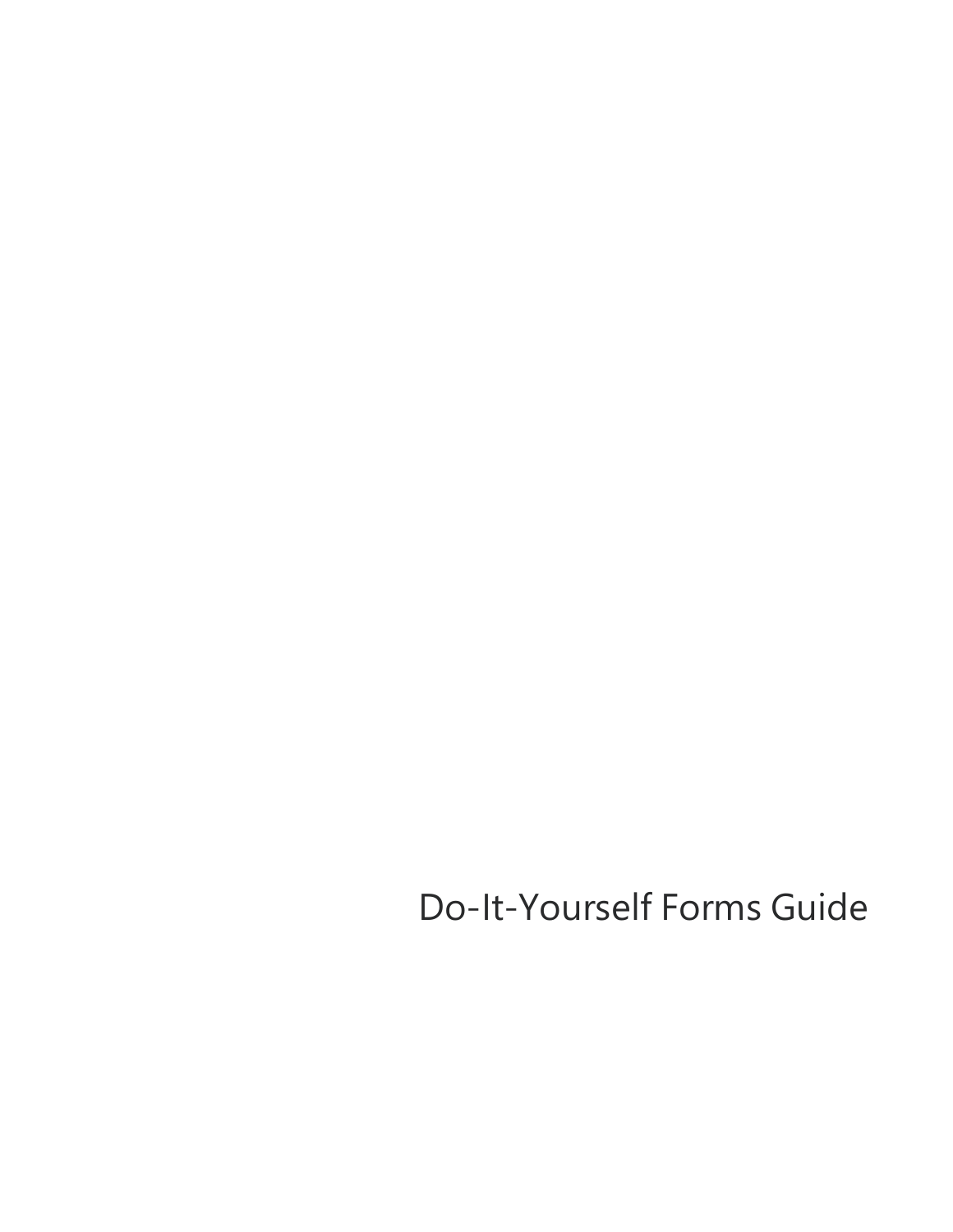#### 03/24/2022eTapestry 7.22.0 Do-It-Yourself Forms US

©2016 Blackbaud, Inc. This publication, or any part thereof, may not be reproduced or transmitted in any form or by any means, electronic, or mechanical, including photocopying, recording, storage in an information retrieval system, or otherwise, without the prior written permission of Blackbaud, Inc.

The information in this manual has been carefully checked and is believed to be accurate. Blackbaud, Inc., assumes no responsibility for any inaccuracies, errors, or omissions in this manual. In no event will Blackbaud, Inc., be liable for direct, indirect, special, incidental, or consequential damages resulting from any defect or omission in this manual, even if advised of the possibility of damages.

In the interest of continuing product development, Blackbaud, Inc., reserves the right to make improvements in this manual and the products it describes at any time, without notice or obligation.

All Blackbaud product names appearing herein are trademarks or registered trademarks of Blackbaud, Inc.

All other products and company names mentioned herein are trademarks of their respective holder.

DIY-2016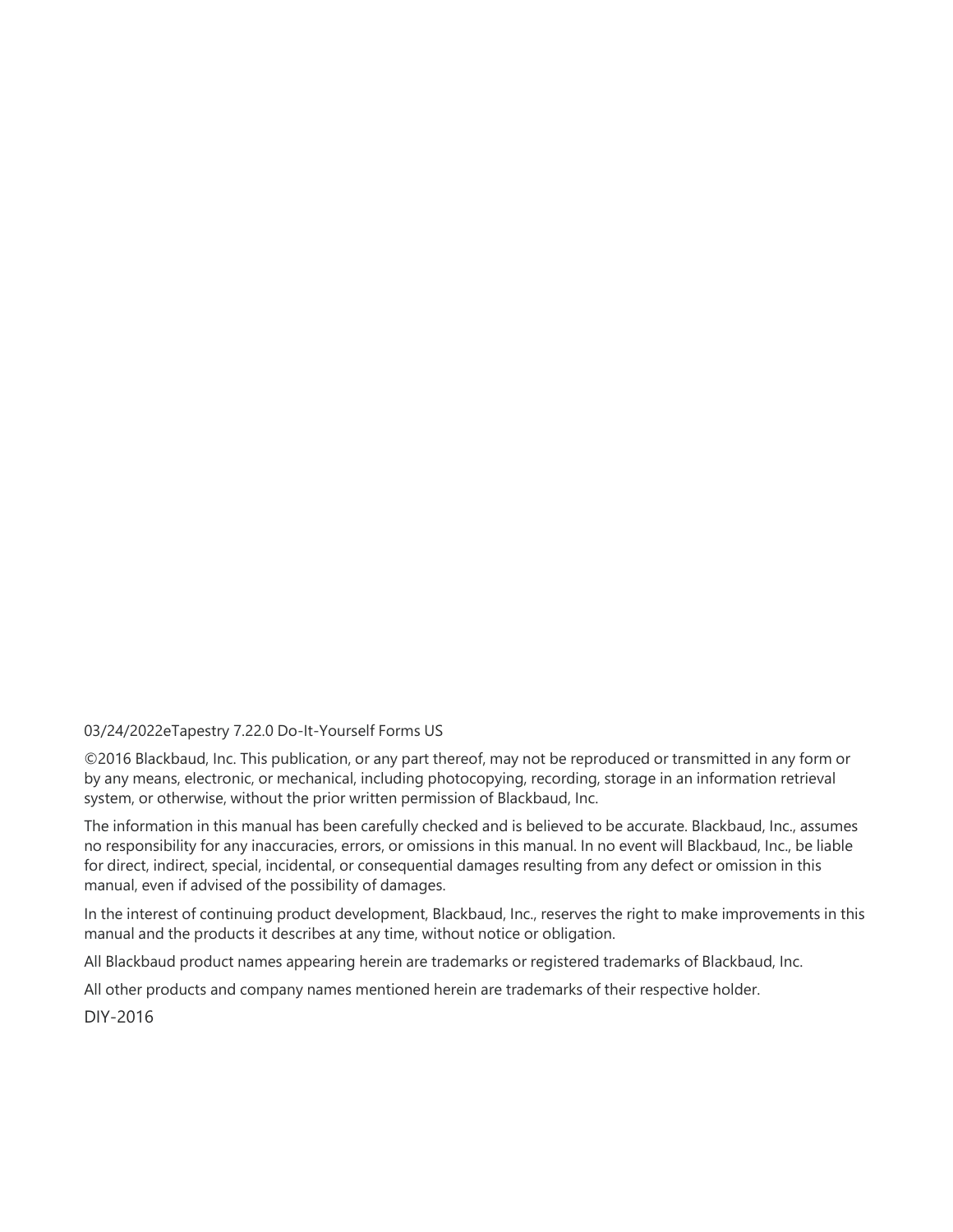# Contents

| Blackbaud Payment Service (BBPS) and Blackbaud Merchant Services (BBMS)  6 |  |
|----------------------------------------------------------------------------|--|
|                                                                            |  |
|                                                                            |  |
|                                                                            |  |
|                                                                            |  |
|                                                                            |  |
|                                                                            |  |
|                                                                            |  |
|                                                                            |  |
|                                                                            |  |
|                                                                            |  |
|                                                                            |  |
|                                                                            |  |
|                                                                            |  |
|                                                                            |  |
|                                                                            |  |
|                                                                            |  |
|                                                                            |  |
|                                                                            |  |
|                                                                            |  |
|                                                                            |  |
|                                                                            |  |
|                                                                            |  |
|                                                                            |  |
|                                                                            |  |
|                                                                            |  |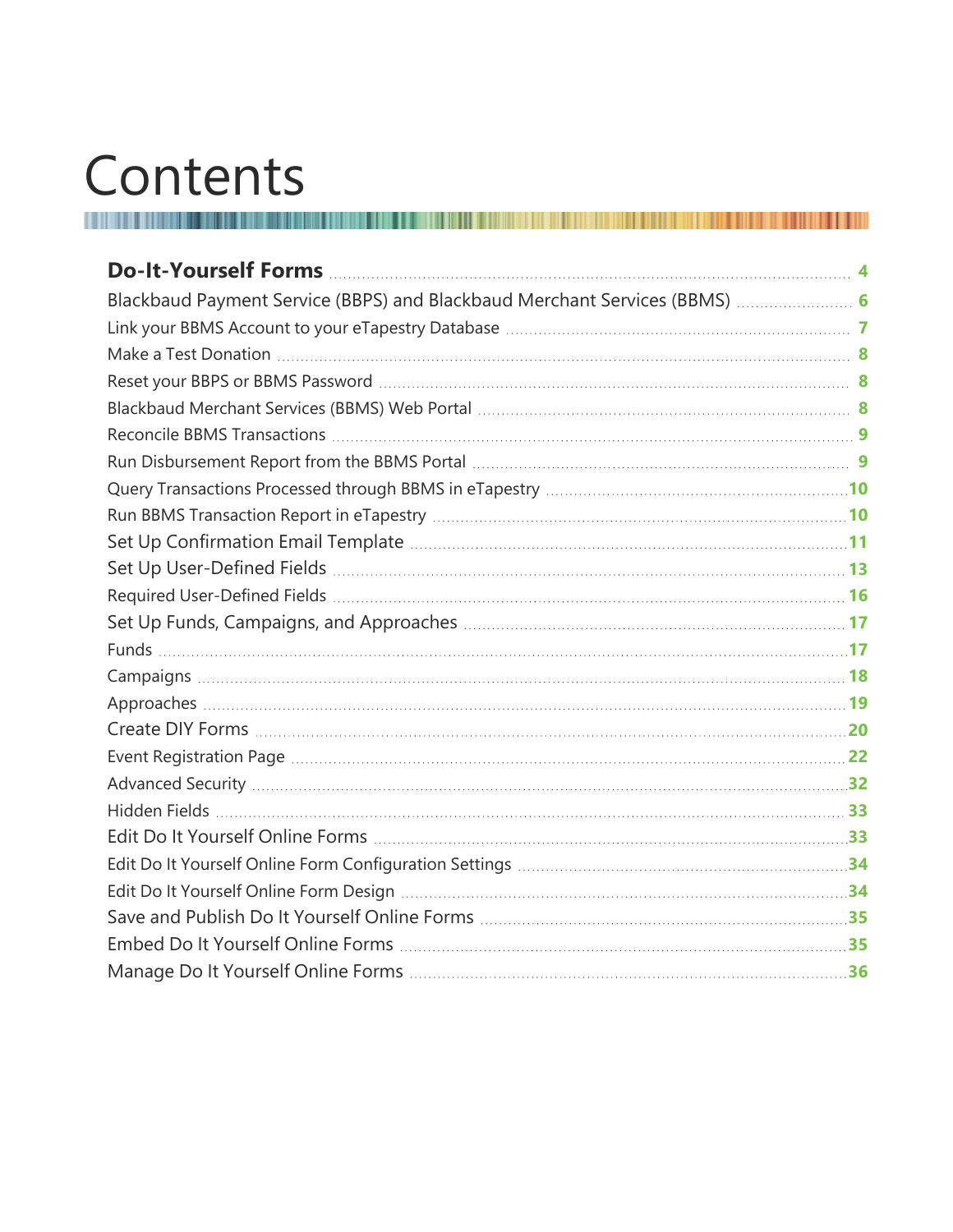# <span id="page-3-0"></span>Do-It-Yourself Forms

| Blackbaud Payment Service (BBPS) and Blackbaud Merchant Services (BBMS)  6    |  |
|-------------------------------------------------------------------------------|--|
|                                                                               |  |
|                                                                               |  |
|                                                                               |  |
|                                                                               |  |
|                                                                               |  |
|                                                                               |  |
|                                                                               |  |
|                                                                               |  |
|                                                                               |  |
| Set Up User-Defined Fields <b>Manual Excess Set Up User-Defined Fields</b> 13 |  |
|                                                                               |  |
|                                                                               |  |
|                                                                               |  |
|                                                                               |  |
|                                                                               |  |
|                                                                               |  |
|                                                                               |  |
|                                                                               |  |
|                                                                               |  |
|                                                                               |  |
|                                                                               |  |
|                                                                               |  |
|                                                                               |  |
|                                                                               |  |
|                                                                               |  |

Do-It-Yourself (DIY) forms are useful for online giving, event registrations, volunteer registrations, membership, and email signups. These are called DIY forms because you can do everything yourself from set up, design, edit, and then publish. *eTapestry* has five types of online forms.

• **Online Giving Page:** This form allows your page visitors to make one-time and recurring donations.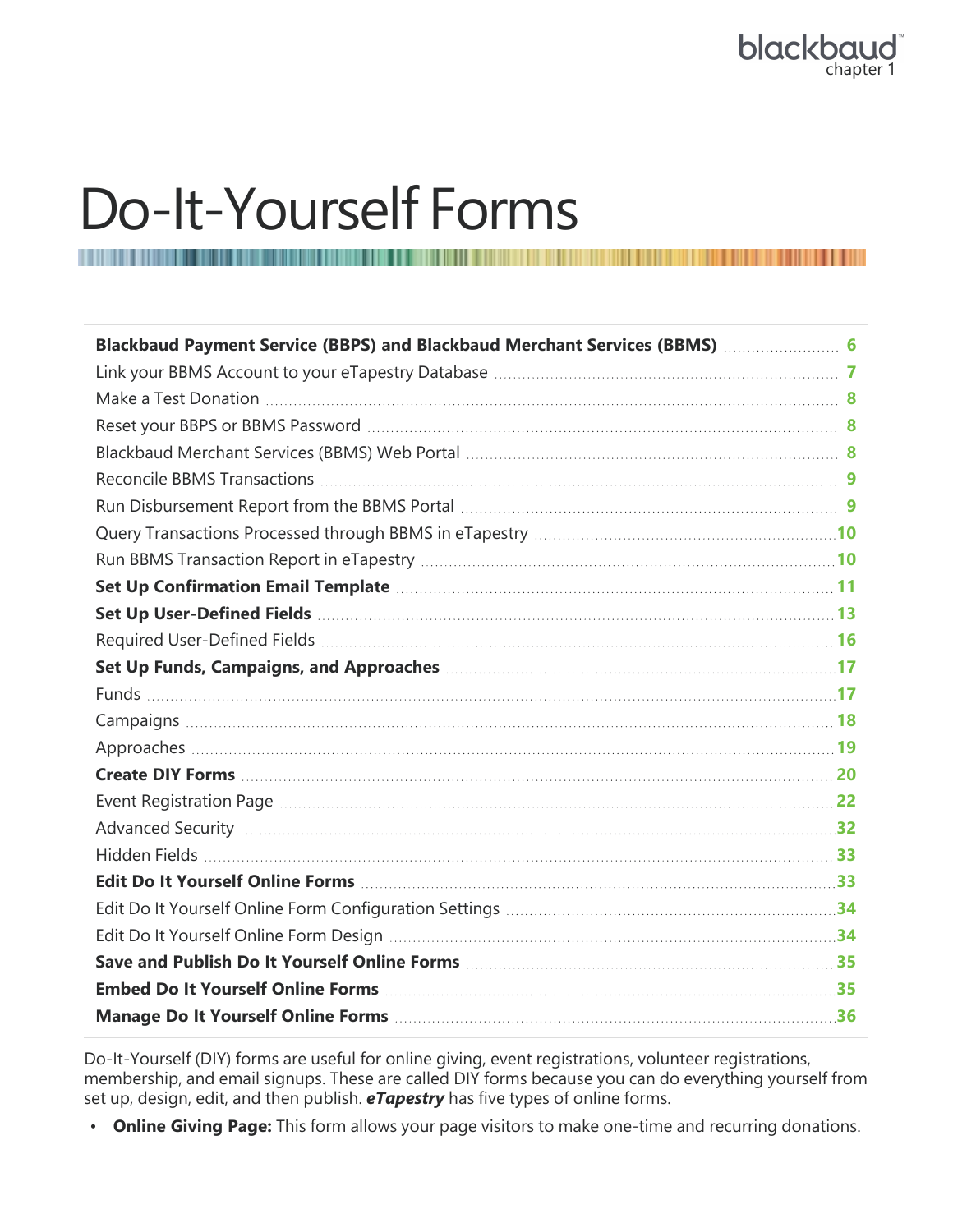#### 5 CHAPTER 1

- **Event Registration Page:** This form allows your page visitors to register for an event.
- **Membership Signup Page:** This form allows your page visitors to purchase memberships.
- **Contact Page:** This form allows your page visitors to sign up to receive regular communications from you. This form cannot accept payments.
- **Volunteer Page:** This form allows your page visitors to register to volunteer with your organization. This form cannot accept payments.

*eTapestry* provides form templates for you to configure with a similar look and feel to your website.

For an overview of DIY forms, you can review a [graphical](https://www.blackbaud.com/files/support/helpfiles/etapestry/etappages/DIY/home.htm) overview of the functionality. Before you create and publish your forms, consider a few steps to make the process faster and easier.



It is possible that some of these steps are currently complete for your organization. For example, if you receive credit card and debit card donations, you already have a payment processor.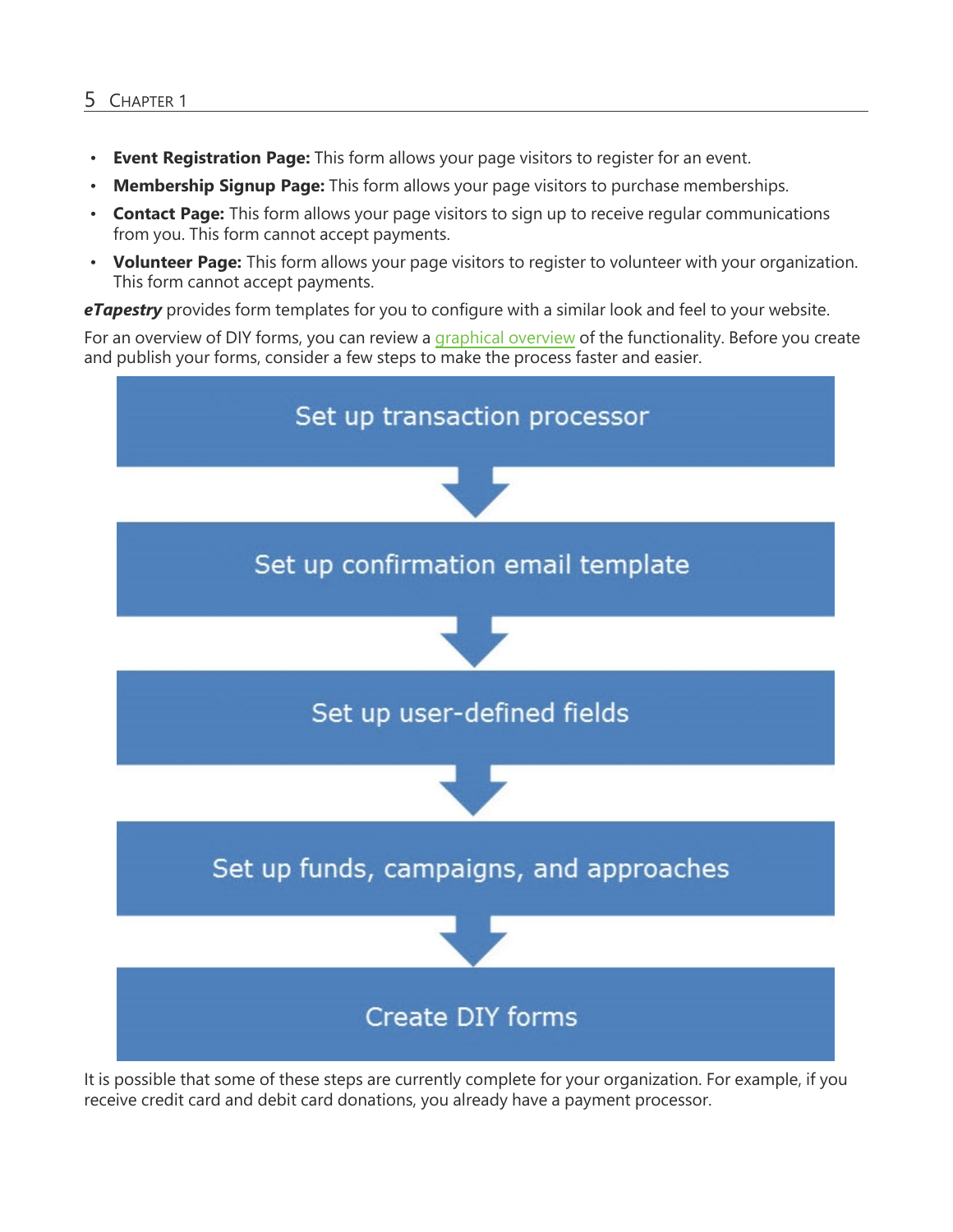# <span id="page-5-0"></span>Blackbaud Payment Service (BBPS) and Blackbaud Merchant Services (BBMS)

Blackbaud Payment Service (BBPS) is Blackbaud's solution for secure credit/debit card storage. All credit cards in your Blackbaud products are stored in our secure servers at BBPS. This protects the donor's personal information as well as the user from any liability.

BBPS is required by all Blackbaud products to either process or store credit card information. BBPS enables Blackbaud software to adhere to the PCI-DSS security standards of major credit card companies.

Blackbaud Merchant Services (BBMS) is a merchant account available to use with your Blackbaud products. Merchant accounts are responsible for actually processing the credit card transactions and depositing the funds into your bank account.

BBMS also gives you an online portal where you can run reports, refund transactions, and manage chargebacks.



#### **Set Up Blackbaud Payment Service (BBPS) and Blackbaud Merchant Services (BBMS)**

- 1. Go to https://bbmsmerchant.blackbaud.com to access the Blackbaud Merchant Services portal.
	- **In the Site ID** field, enter your organization's Blackbaud site ID.
	- In the **Email** field, enter your email address. To set up an account, you must be Blackbaud's primary contact at your organization.
- 2. Click **Next**. The Address screen appears.
- 3. Verify that the information on the screen correctly identifies your organization. If the information is correct, click **Next**. The Terms and Conditions screen appears.
- 4. Review Blackbaud Payment Service's terms and conditions. Select **I accept the terms** and click **Next**. The Blackbaud Payment Service Login screen appears.
- 5. Create a user name and password for BBPS. You will need these credentials to link BBPS to your *eTapestry* database, so retain this information for your records.
- 6. Click **Next**. The Bank Deposit screen appears.
- 7. In this screen, review payment terms and enter bank information.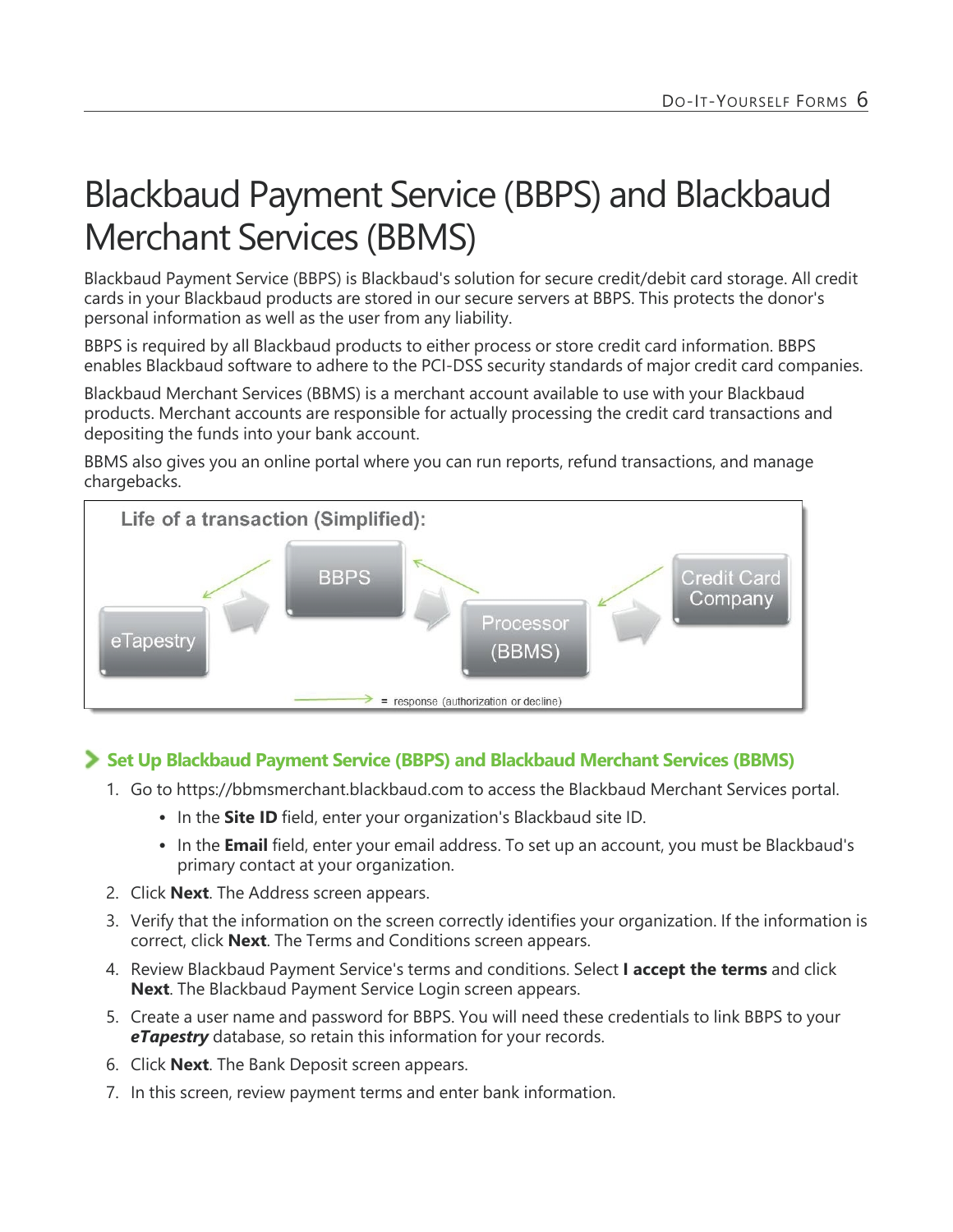- <sup>l</sup> Review the agreement for direct deposits and select **I accept the terms**.
- Enter the information for the bank account where you want to receive payments. Enter the country, currency, bank name, routing and account number, and account type.
- In the **EIN** field, enter you organization's tax identification number. This might be an EIN, CAR, TIN, or ITIN number.
- In the **Account Holder** field, enter the name on the account associated with the tax identification number.

**Note:** Disbursements are automatically deposited into the bank account you indicate, normally on a weekly basis. You can consult the disbursement schedule in this [Knowledgebase](https://kb.blackbaud.com/articles/Article/57071) solution.

- 8. Click **Next**. The Statement Descriptor screen appears.
- 9. In this screen, enter the information that appears on a donor's credit card statements for transactions with your organization.
	- In the **Name** field, enter up to 18 characters describing the transaction. We recommend that you enter the name of your organization or an abbreviation if it does not fit.
	- In the **Phone number** field, enter a number donors can call if they have questions about their transaction.
- 10. Click **Next**. The Blackbaud Merchant Services Login screen appears.
- 11. Create a user name and password for BBMS. You will need these credentials to link BBMS to your *eTapestry* database, so retain this information for your records.
- <span id="page-6-1"></span>12. Click **Submit** to create your account.

#### **Link your BBPS Account to your** *eTapestry* **Database**

- 1. From **Management**, click **My Organization**. The My Organization screen appears.
- 2. Click the **Preferences** tab.
- 3. In the Preferences tile, enter your BBPS credentials.
	- In the **BBPS UserName** field, enter the user name you set up for BBPS.
	- In the **BBPS Password** field, enter the password you set up for BBPS.
- <span id="page-6-0"></span>4. Click **Save And**.

# Link your BBMS Account to your *eTapestry* Database

- 1. From **Management**, click **My Organization**. The My Organization screen appears.
- 2. Click **eCommerce**.
- 3. Under **Tasks**, click **Add BBMS Processor**.
- 4. If this is the default processor to use, select **Default**.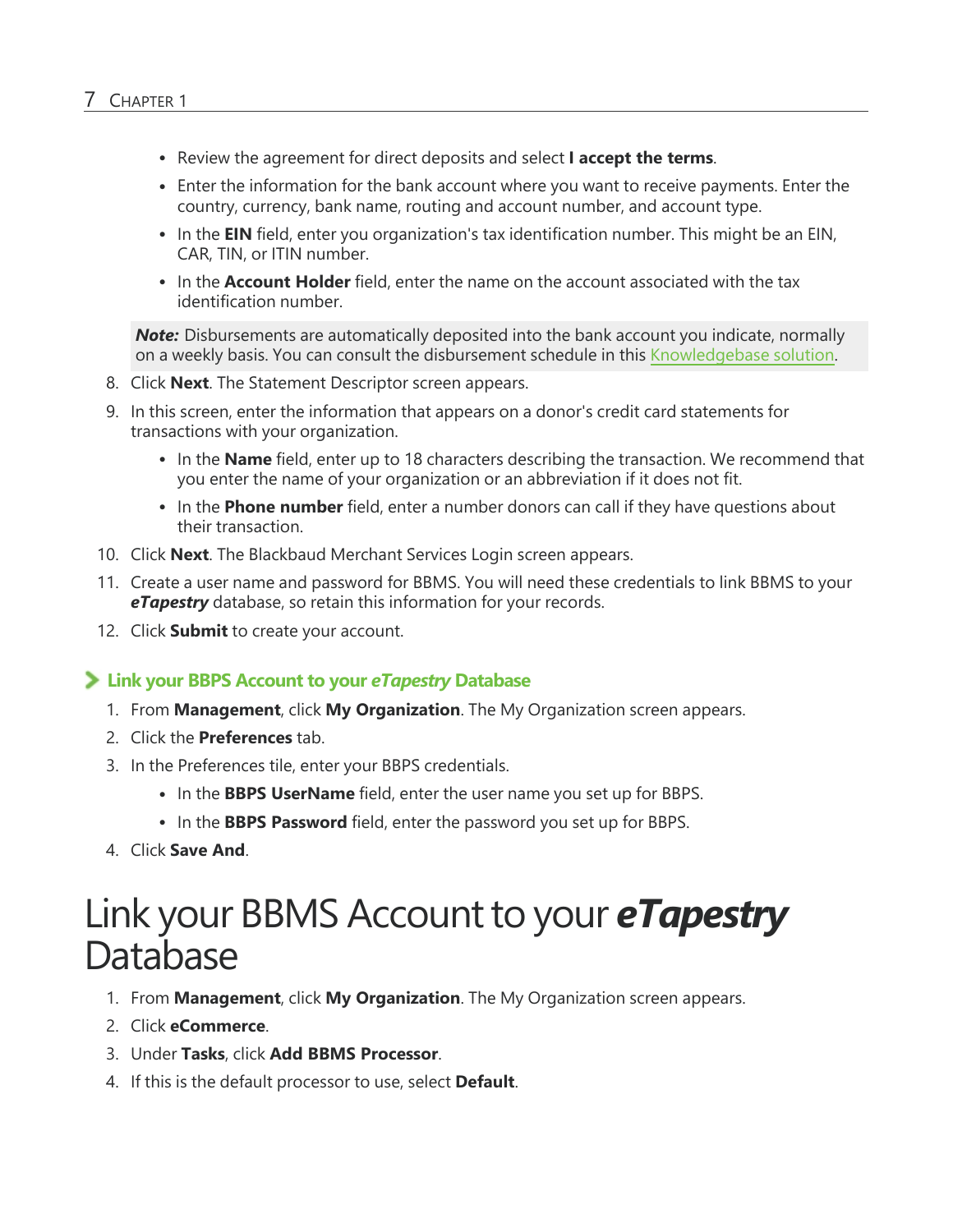Enter your BBMS account credentials.

5. If you want to process direct debits (ACH/EFT) from donors who provide bank routing information, select **Supports EFT**. Donors can make recurring or one-time gifts.

*Tip:* Be aware that ACH only supports the United States dollar. If you process transactions using another currency, do not select this option.

*Note:* When you use BBMS, direct debits do not process in real time. These transactions are processed in bulk one time each day for seven days. When transactions do not process successfully within seven days, *eTapestry* automatically generates a gift reversal.

6. Click **Save**.

### <span id="page-7-0"></span>Make a Test Donation

After you set up a processor, we recommend you make a test donation to make sure everything is working correctly. If you have an online donation page, the easiest test is to make a \$2 test donation through the form.

If you do not use online donation forms, select a record in your database such as a staff member and add a \$2 gift. When you save the gift, select "Process Transaction" from the Save And menu and click **Save And**.

After you complete either test, verify that the donation appears correctly in your database and in the BBMS web portal. For more information, refer to [Blackbaud](#page-7-2) Merchant Services (BBMS) Web Portal on [page](#page-7-2) 8.

### <span id="page-7-1"></span>Reset your BBPS or BBMS Password

For your security, only your organization's primary contacts and site administrators can reset BBPS and BBMS passwords through Blackbaud.com.

For details about resetting your password, refer to this [Knowledgebase](https://kb.blackbaud.com/articles/Article/49655) solution.

*Note:* You must update your passwords in *eTapestry* after you reset your BBPS or BBMS passwords. For more information, refer to Link your BBPS Account to your [eTapestry](#page-6-1) Database on page 7 and Link [your](#page-6-0) BBMS Account to your [eTapestry](#page-6-0) Database on page 7.

### <span id="page-7-2"></span>Blackbaud Merchant Services (BBMS) Web Portal

After you set up your BBMS account, you must log into the web portal in order to be able to issue refunds and verify that all your settings are correct. We recommend that you log in as soon as you complete your setup.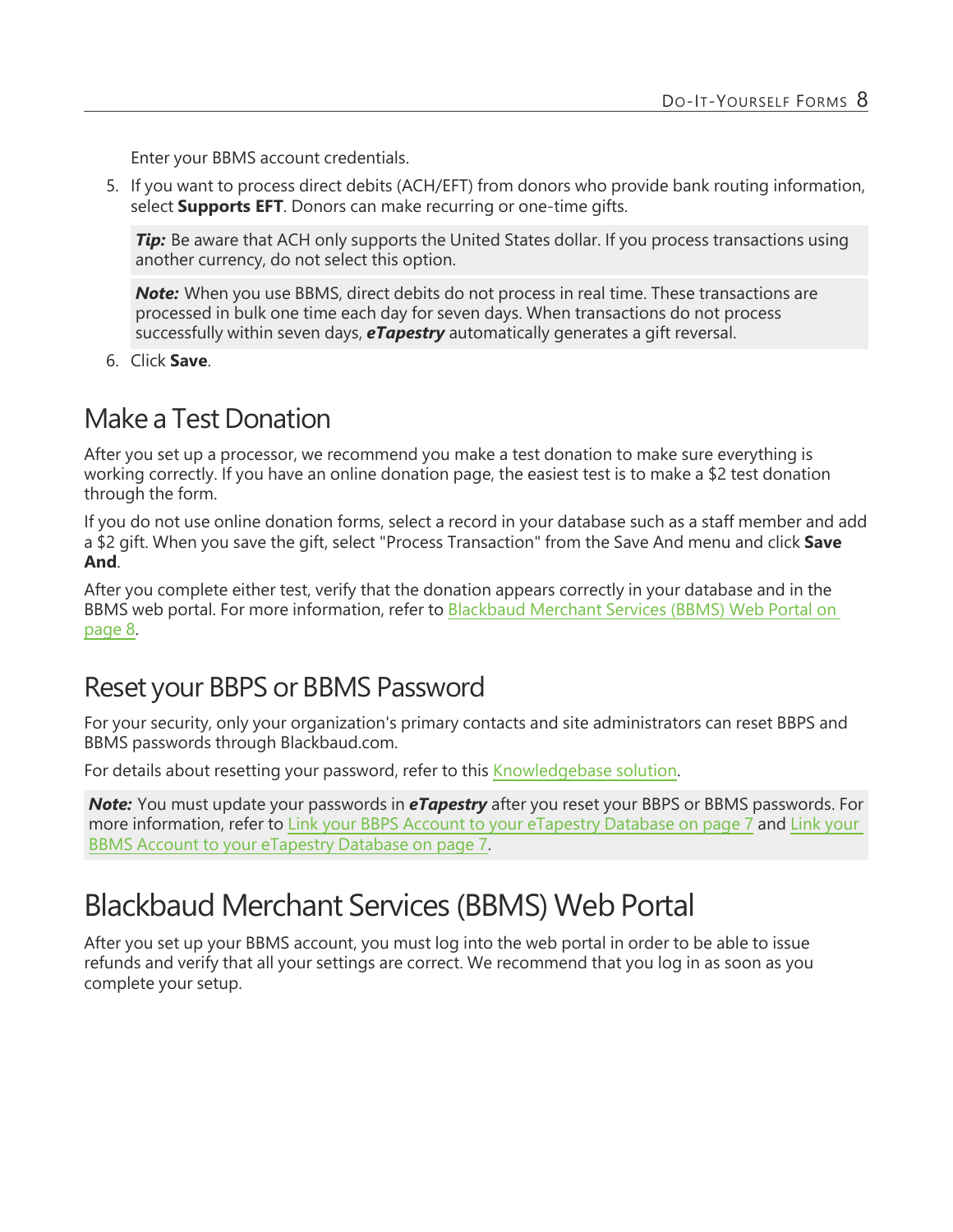#### **Log into BBMS Web Portal**

- 1. Go to https://bbms.blackbaud.com. The login screen appears.
- 2. Enter your BBMS username and password. This is the second set of credentials you created during setup.
- 3. From Account Management, click **Disbursement information** to verify that your bank account and contact information is accurate.
- 4. From Account Management, click **Account configurations**.
- 5. Enter your BBPS credentials. This is the first set of credentials you created during setup. Entering these credentials allows you to issue refunds if necessary.
- 6. If you created a test transaction, from Transactions, click **Transaction search**. A search screen appears.
- <span id="page-8-0"></span>7. Search for an verify your test transaction.

### Reconcile BBMS Transactions

You can reconcile transaction in BBMS with the transactions tracked in your database. To reconcile, follow these steps.

- 1. Run the disbursement report from the BBMS web portal.
- 2. Query the transactions processed through BBMS in *eTapestry*.
- 3. Run a report in *eTapestry*.
- <span id="page-8-1"></span>4. Compare both reports.

# Run Disbursement Report from the BBMS Portal

- 1. Log into the BBMS web portal at https://bbms.blackbaud.com.
- 2. Under Reports, click **Disbursement**.
- 3. Click the disbursement you want to export.
- 4. To see a PDF of the report, click **Reports** and select "Detail." To download an Excel file of the report, click **Export** and select "Detail."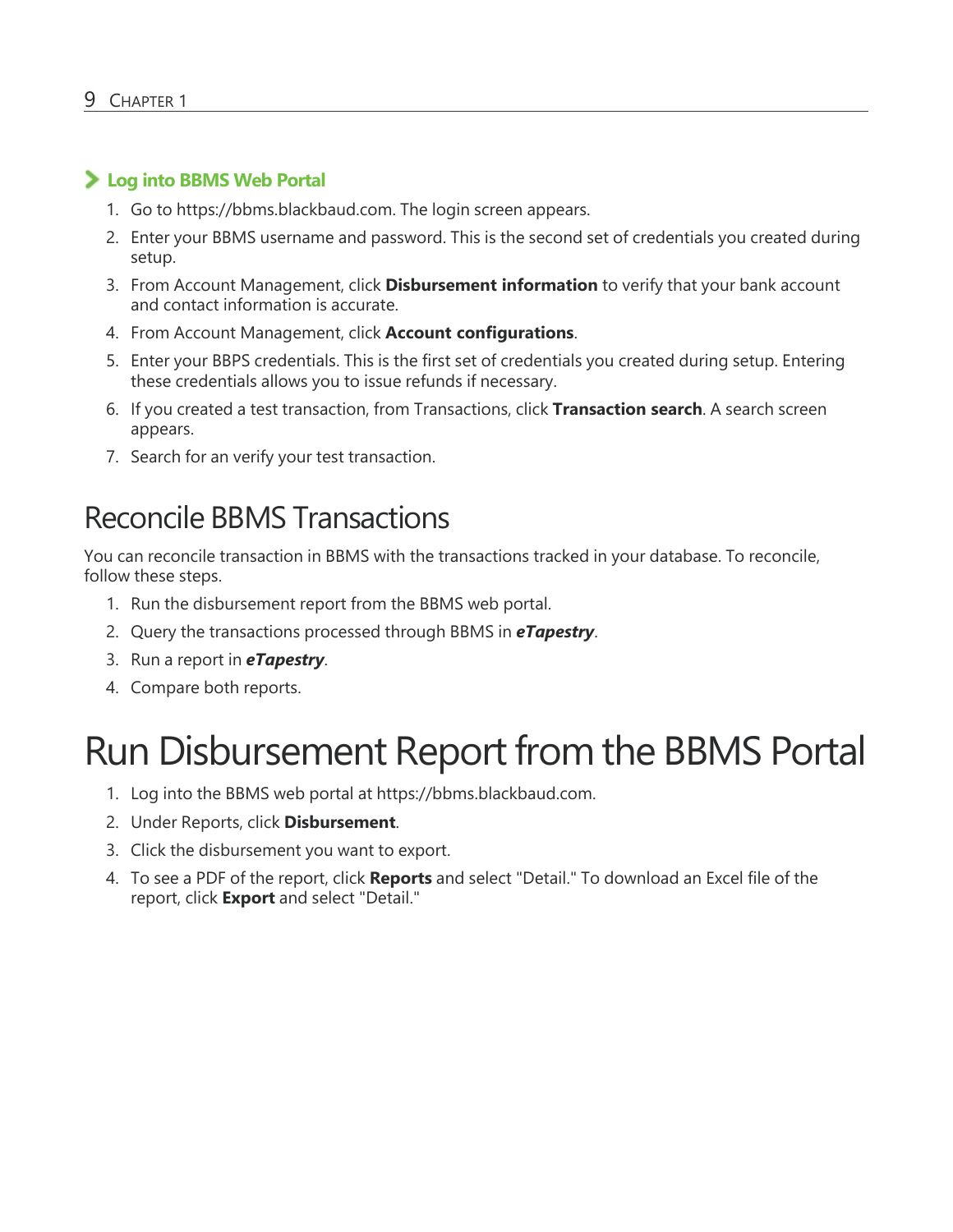# <span id="page-9-0"></span>Query Transactions Processed through BBMS in eTapestry

- 1. From **Queries**, click **Manage Queries**.
- 2. Select the BBMS query category. If you do not have one, under **Tasks**, click **New Category** to create it.
- 3. Under **Tasks**, click **New Query**. The Create a New Query screen appears.
- 4. In the **Query Basics** section, use the disbursement date on your disbursement report to name your query. For example, if the date on the disbursement report is January 15, 2013, name your query "2013-01-15 Disbursement."
- 5. In the **Starting Criteria** section, set the category and query to Base All Constituents.
- 6. In the **Results** section, set the **Data Return Type** to Journal Entries.
- 7. In the **Criteria Options** section, select **Match each criteria**.
- 8. From the **Browse Fields** tab, select Commonly Used Fields in the menu.
- 9. Click **Journal Entry Date**. Set **Range Type** to Custom Range and enter the date range listed on your disbursement report.
- 10. From the **Browse Fields** tab, select Journal in the menu.
- 11. Click **Transaction Processors** and select your BBMS processor.
- <span id="page-9-1"></span>12. Click **Save And**.

# Run BBMS Transaction Report in eTapestry

- 1. From **Reports**, click **Manage Reports**.
- 2. Select the BBMS Reports category. If you do not have one, under **Tasks**, click **New Category** to create it.

Create a category called "BBMS Reports." Click **Save Category** under Tasks.

- 3. From the BBMS Reports category, click **New Report**. The Create a New Report page appears.
- 4. In the **Report Basics** section, name the report "BBMS Reconciliation Report."
- 5. In the **Group Results** section, select a grouping option from the **Group by** field. Grouping options enable you to place accounts or entries that share a common value together. You can also elect to show totals for each group or collapse each group into a single line.
- 6. In the **Report Columns** section, select Gift Type Fields under the **Browse Fields** tab.
- 7. Click **Credit/Debit Card Number** and **Credit/Debit Card Type**. You can arrange the columns by dragging them. We recommend you arrange columns in the following order:
	- Date
	- <sup>l</sup> **Credit/Debit Card Type**
	- <sup>l</sup> **Account Name**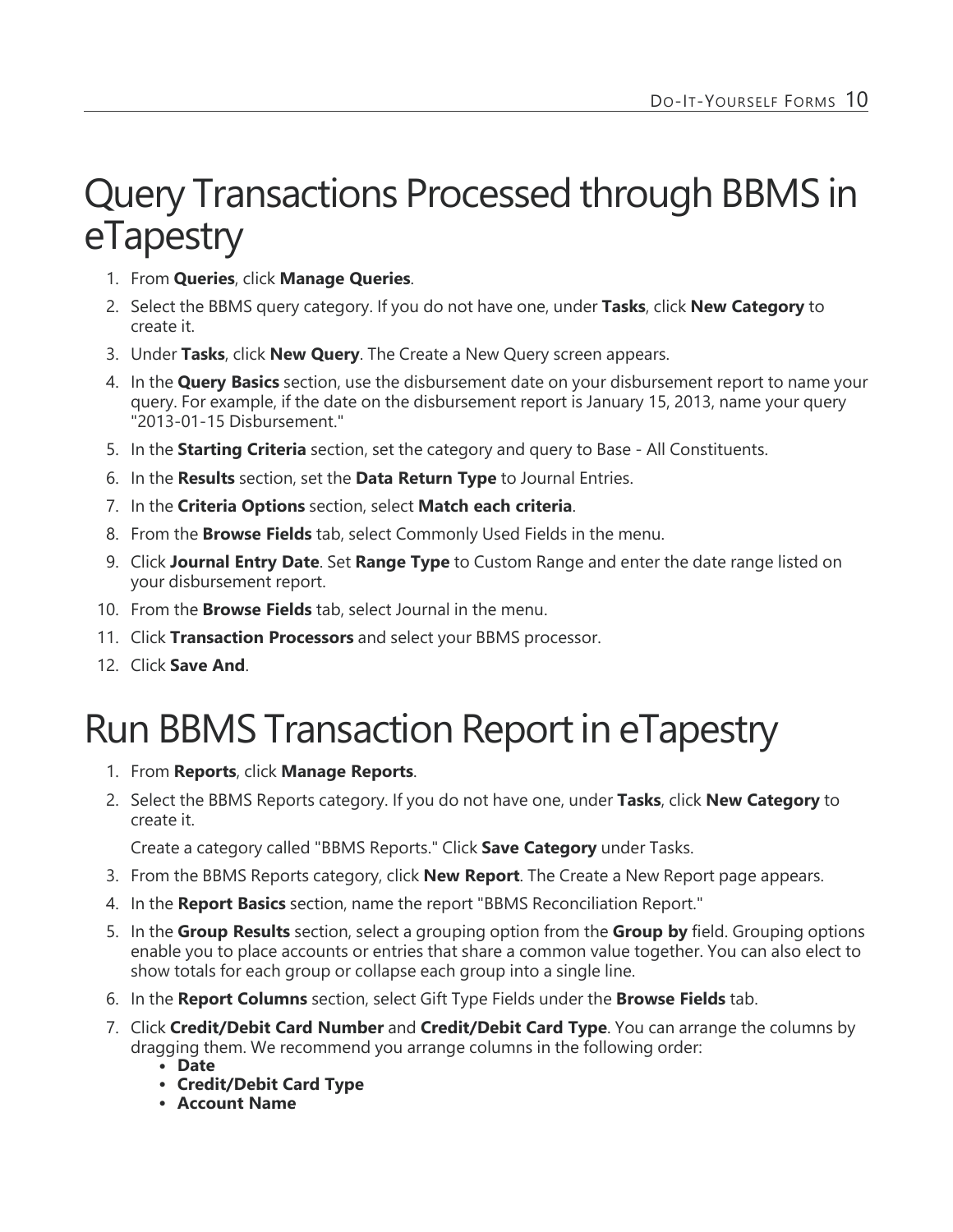#### <sup>l</sup> **Credit/Debit Card Number**

#### **•** Received

- 8. Click on the dots icon next to the Date column and change the sort order to ascending.
- 9. Under **Tasks**, click **Save and Run**.
- 10. In the **Query** section, select the query you built for the time frame you want to reconcile.
- 11. In the **Delivery Options** section, select how to display the results of the report in the **Report Format** menu.
- <span id="page-10-0"></span>12. Click **Submit** to run the report.

# Set Up Confirmation Email Template

When a constituent completes an online form, you can choose to send them an automatic email confirmation. You can also choose whether you want to get an email confirmation yourself that a visitor completed the form.

The email you get yourself is standard, but the one you send to your constituents uses an email template you select. Before you create your forms, you should set up the template you want to use. A custom template can be reassuring to constituents, because it confirms that their information was received and gives you a chance to thank them in a familiar way, especially if you include your logo or other touches that identify your organization in a way they recognize.

#### **Create a Communication Template**

- 1. From **Communications**, click **Manage Communications**. The Communication Categories page appears.
- 2. Click the **Email Templates** category to select it.
- 3. Under **Tasks**, click **New Email or Document Template**. The Communication Template Wizard appears.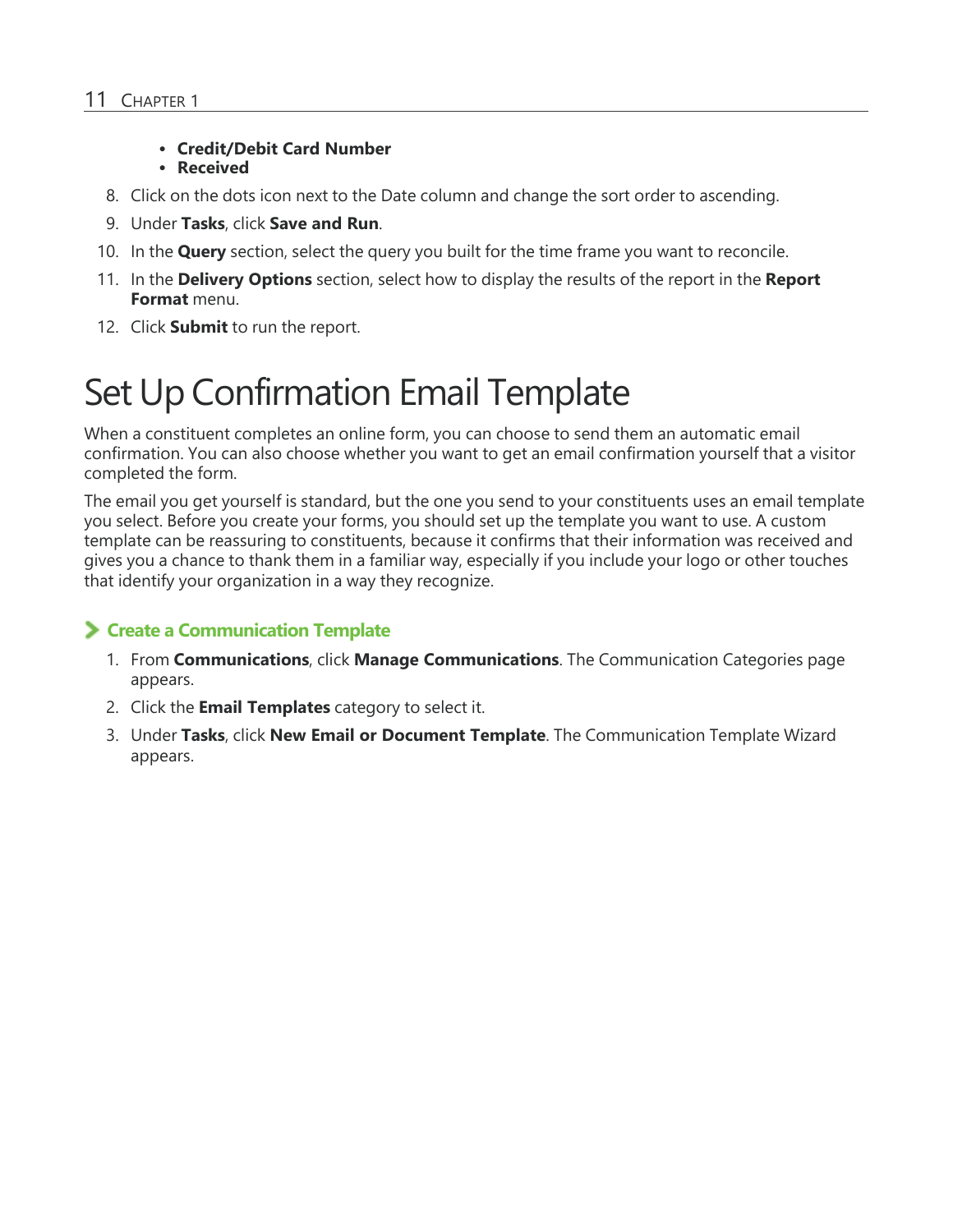| Correspondence Template: (New)                                                                                             |                                                                                                                                                                                    |        |           |  |  |
|----------------------------------------------------------------------------------------------------------------------------|------------------------------------------------------------------------------------------------------------------------------------------------------------------------------------|--------|-----------|--|--|
| <b>Steps</b>                                                                                                               | <b>Basic Information</b>                                                                                                                                                           |        |           |  |  |
| Settings<br>$\vert$ 1<br>Layouts<br>$\overline{2}$<br>3<br>Edit<br>$\overline{4}$<br>Save and<br>Finish<br>۷<br>Navigation | Name *<br>Description<br>Read Only<br>Favorite Correspondence Template                                                                                                             |        |           |  |  |
| <b>Back</b><br>Next                                                                                                        | <b>Settings</b>                                                                                                                                                                    |        |           |  |  |
| Preview<br>L PDF W Word 4 Email                                                                                            | <b>Email Options</b><br>Subject                                                                                                                                                    |        |           |  |  |
| <b>Advanced Modes</b>                                                                                                      | <b>Advanced Mass Email Options</b>                                                                                                                                                 |        |           |  |  |
|                                                                                                                            | Include "Forward to a Friend" Link within   Footer<br>$\Box$<br>$\boldsymbol{\mathrm{v}}$<br>Include "View as a Web Page" Link<br>$\Box$<br><b>Include Sharing Links</b><br>$\Box$ |        |           |  |  |
| <b>Document Options</b><br>Letter (8.5in x 11in)<br><b>Margins</b><br><b>Page Size</b><br>$\pmb{\nabla}$                   |                                                                                                                                                                                    |        |           |  |  |
|                                                                                                                            | Units<br>in<br>▼                                                                                                                                                                   | Top    | 1.0<br>in |  |  |
|                                                                                                                            | Width<br>8.5<br>in                                                                                                                                                                 | Bottom | 1.0<br>in |  |  |
|                                                                                                                            | 11.0<br>Height<br>in                                                                                                                                                               | Left   | 1.0<br>in |  |  |
|                                                                                                                            | Orientation<br>Portrait<br>▼                                                                                                                                                       | Right  | 1.0<br>in |  |  |

- 4. On Step 1, enter the basic information for your template.
	- In the **Name** field, enter a unique name, such as "Online Giving Form Confirmation Email".
	- You can enter a description to help you identify the template.
	- <sup>l</sup> To prevent other users in your organization from editing the template, select **Read Only**. We do not recommend that you use this option for online form confirmation emails.
	- <sup>l</sup> To make this template a favorite, select **Favorite Communication Template**. Favorite templates appear in the Favorites tile on your Home dashboard.
	- Since this communication will be used as an email, enter a subject for the email. We recommend that you use a subject that clearly thanks the constituent for their submission, such as "Thank you for your gift."
	- <sup>l</sup> To include a link for recipients to forward the message to a friend, select **Include "Forward to a Friend" Link within**. Select whether you want this link on the header or footer of the email. Because of the purpose of this message, this link might not make sense for confirmation templates.
	- <sup>l</sup> To include a link for recipients to open the message in a web browser, select **Include "View as a Web Page" Link**.
- 5. Click **Next** to create the template. Step 2 appears.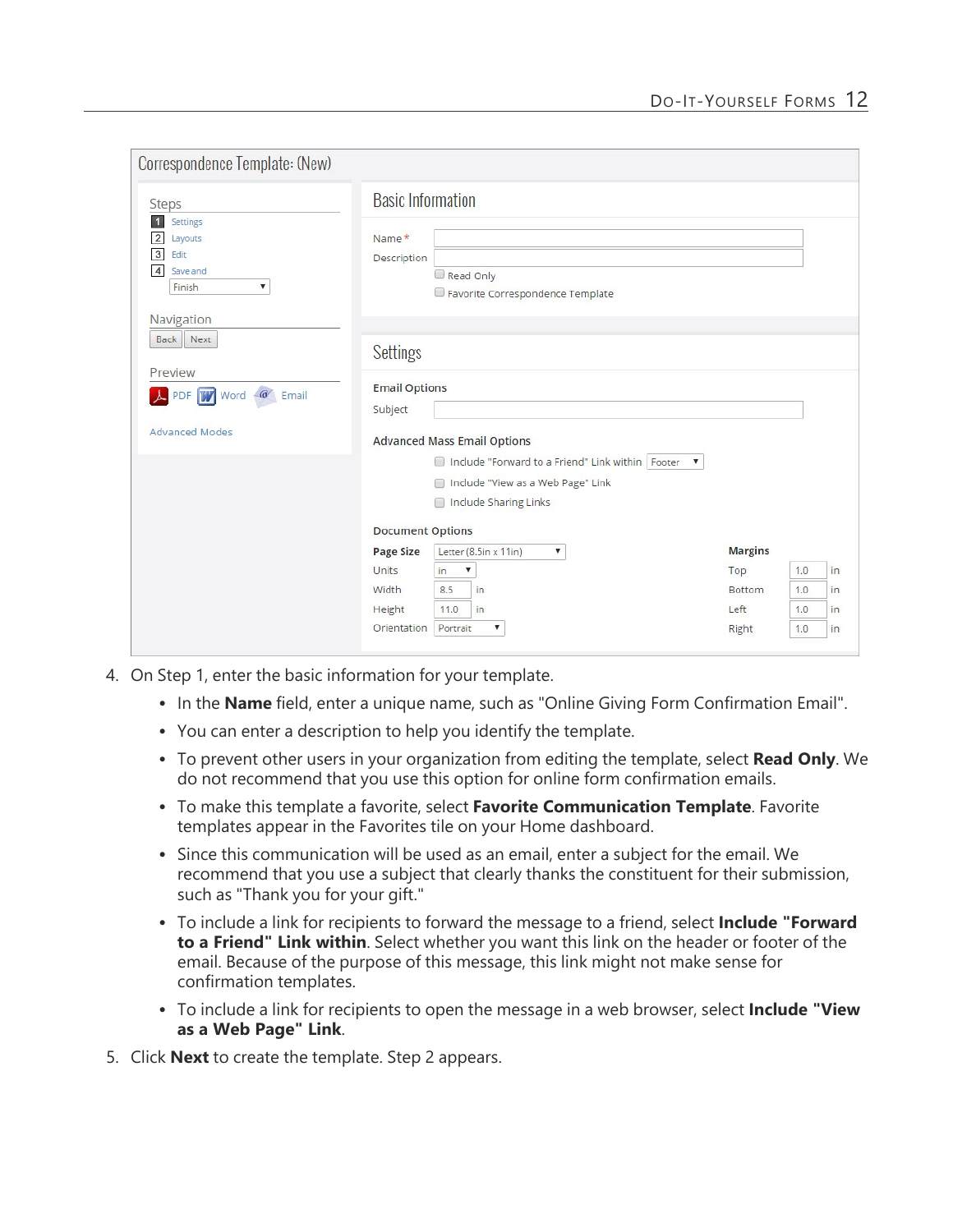- 6. Under Documents, select the eCommerce Confirmation template. You can use any template you choose, but this template is pre-configured to include the information most useful in this situation. The Communication Template page appears.
- 7. Edit the template to include specific information about your organization, such as the name and logo, signature information, and any other details you want to include. In the middle of the template, you see the eCommerce widget, which allows you to include details about the transaction. We recommend that you use the widget as it appears, but you can double-click it if you want to edit it.
- <span id="page-12-0"></span>8. Once you are finished making edits, click **Next** to save the template.

# Set Up User-Defined Fields

Certain types of forms require that you include user-defined fields to track specific information, such as ticket quantity for even registration pages. You can also choose to include additional user-defined fields in your forms to track information from your constituents. For example, if you include a T-shirt with a certain donation level, you might include a **T-Shirt Size** user-defined field in your donation forms. Or, if you are hosting an even where attendees will receive a meal, you could want to include a **Meal Preference** user-defined field in that event registration form.

Whether you need to include required or optional user-defined fields, it is best to configure them before you begin to create your form.

#### **Add a user-defined field**

- 1. From **Management**, click **User-Defined Fields**.
- 2. Like queries, reports, and communication templates, defined fields must be placed into categories to help keep your database organized in a meaningful way. *eTapestry* includes only one definedfield category called **Base** by default. However, you can create as many defined-field categories as you need. You can also move fields from one category to another. To create a new category, click **New Category** from the Tasks menu.
- 3. Once you have chosen the category for your new field, click the category to select it. Click **New Defined Field** under Tasks.
- 4. On Step 1, complete the following information.
	- On the **Name** field, enter a unique and descriptive name for the field. You can edit the name of the field after you create it.
	- On the **Description** field, it can be helpful to enter a longer description of the field to help other users in your organization when they use the field.
	- On the **Data Type** field, select the type of data you want to track in this field.
		- **Text:** Use this type for fields that will contain letters and numbers. For example, this data type is well-suited for an Account Type field.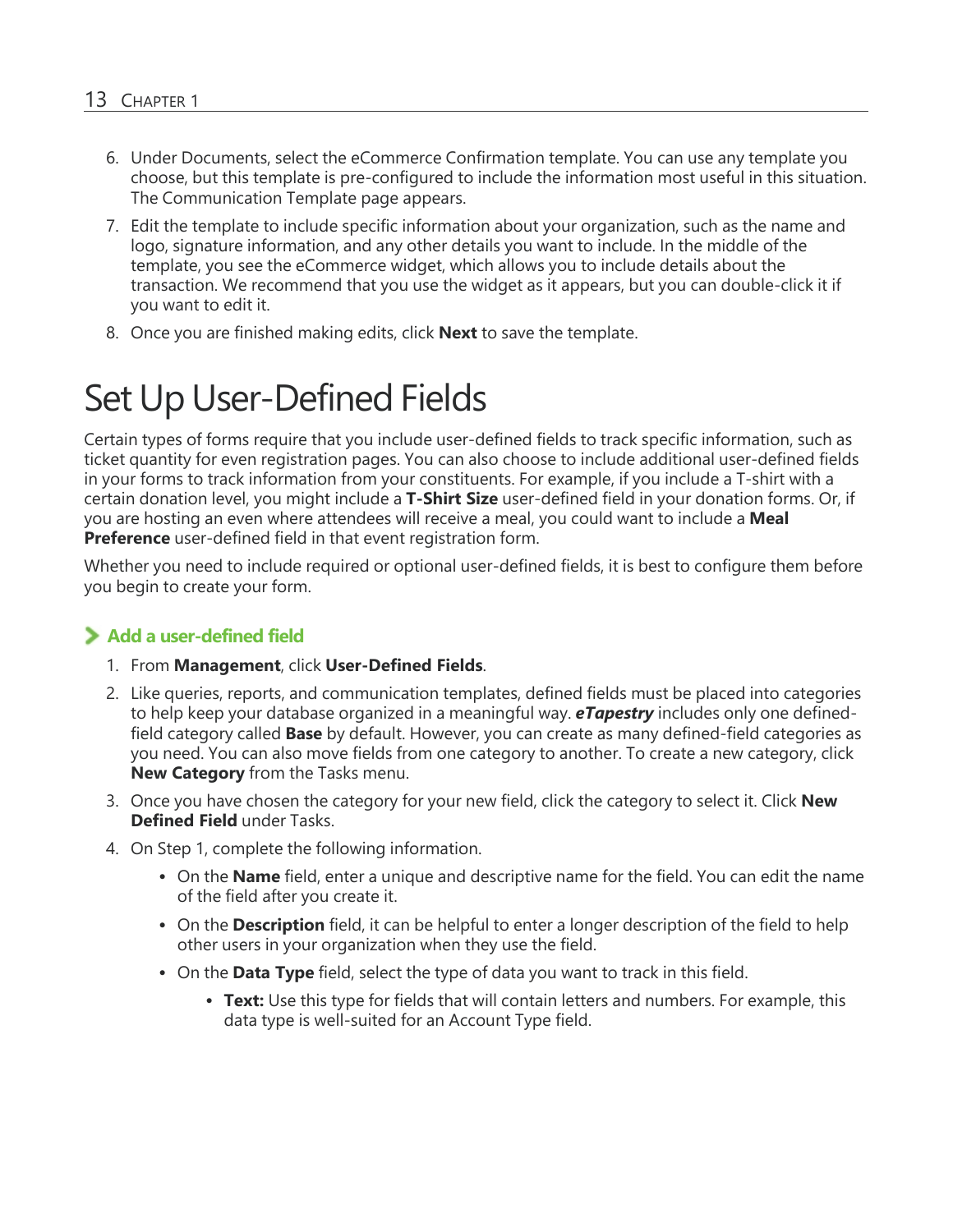- **Date:** Use this type for fields that contain full dates. Fields with this data type can only accept dates in the mm/dd/yyyy or dd/mm/yyyy (European locales) format. A common field of this type is Membership Expiration Date.
- **Month, Day (mm/dd):** Use this type for fields that will contain only month and day. Fields with this data type can only accept dates in the mm/dd or dd/mm (European locales) format. Common examples are birthday or other calendar dates where capturing the specific year is not necessary.
- **Number:** Use number for fields that will contain only numbers. Fields with this data type can accept decimal or whole numbers, which can be positive or negative. Number fields cannot accept text. Common examples include Volunteer Hours or Number of Tickets for ticket purchases. You can query on number fields to find all items with numbers within a certain range, and number fields can be totaled in reports and communication.
- **Currency:** Use currency for fields that will contain currency amounts. Fields with the currency data type can accept only numbers and will display a currency symbol when the data is saved or displayed in a report. Currency fields cannot accept text. You can query on currency fields to find all items with currency amounts within a certain range, and currency fields can be totaled in reports and communication.

You cannot edit the data type on a field once it has been saved. Be sure that you have chosen the correct data type prior to saving the field.

- 5. To continue to the next step, click **Next**.
- 6. On Step 2, select where you want the user-defined field to appear.

Normally, you should only select one area of application for each field. If you select more than one application area, updating the field in one location does not update it in any other location.

- **Account Types:** When you select one of these options the defined field appears on the Defined Fields page for the specified account type. Fields with this application should contain data that pertains to the account as a whole and that is unlikely to change much over time or need a historical record of changes. Some examples include Account Type, Gender, Birthdate, and Interests.
- **Journal Types:** When you select one of these options the defined field appears in the defined-field area of the designated journal entry (calendar items, contacts, notes, or transactions).When you select Transactions, the field appears on all transaction types except for soft credits.
- **Other:** When you select Personas the user-defined field appears on the Personas page. A user-defined field should only appear on this page when it contains address-related data that varies from one address to another on the account. For example, you can select to display a National Change of Address (NCOA) user-defined field to track whether an account's address has changed, been standardized, or is invalid.

When you select Relationships the user-defined field appears on the Relationships page. User-defined fields on this page should contain data that is relevant to the relationship itself. For example, you can select to display a Notify user-defined field to identify the account to inform when you receive a tribute donation.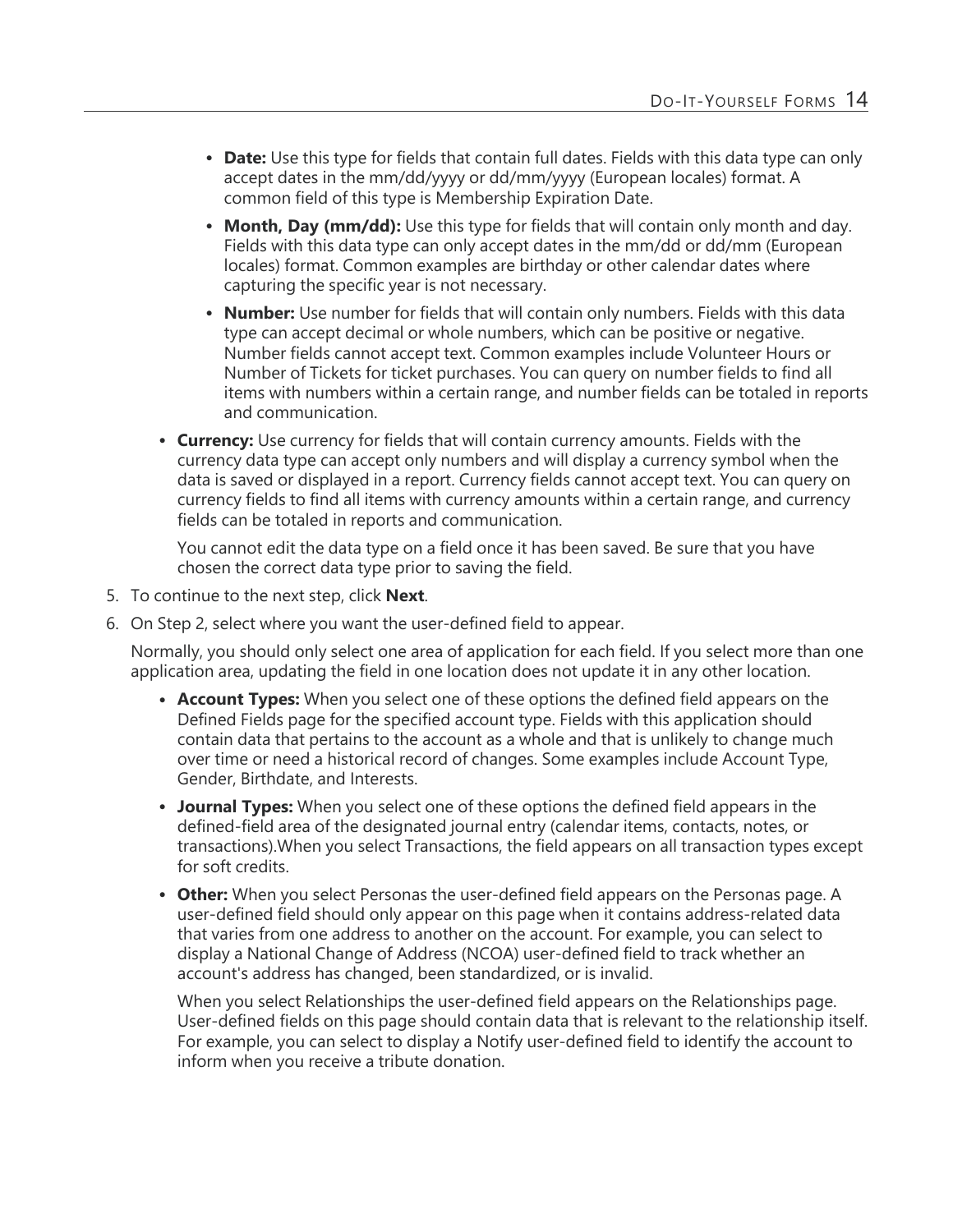You should not apply a defined field to multiple screens in the database. There are very few exceptions to this rule. In most cases, the data really belongs only in one area of the database. Additionally, when a field is set up to appear in multiple areas, updating the field in one location does *not* update it in any other location.

- 7. To continue to the next step, click **Next**.
- 8. On Step 3, select the field attributes.
- 9. To continue to the next step, click **Next**.
- 10. On Step 4, select the display type.

Once you save a user-defined field has been saved, you cannot change the display type from a selectable type (selection from a set of values and allow assignment of only one item) to a freeform type (text box and note field), or from a free-form type to a selectable type.

- **Selection from a set of values:** Also referred to as a multi-select field, this type of field appears as a set of checkboxes and allows users to select multiple values on the field. For example, you might create a Volunteer Availability field with the values Day, Evening, and Weekend so a volunteer can indicate that they are available at more than one of those times.
- **Allow assignment of only one item:** Also referred to as a single-select field, this type of field appears as a drop-down menu and allows users to select only one value in the field. For example, you might create an Account Type field with the values Individual, Business, and Foundation. An account can only be one of those three choices, so a single-select field works well.
- **Text Box:** A text box allows the user to type in a single line of data. For example, you might create a field on the Journal Contact screen for Volunteer Hours, where the user could type how much time a volunteer worked during a session. Text box fields must obey the data type. For example, if the data type is set to date, only dates in mm/dd/yyyy format can be entered.
- **Note Field:** A note field allows the user to enter large amounts of data with multiple lines. For example, you might create a field on the constituent's Defined Fields page used to record how the constituent came to be involved with your organization. Because this could have several lines of text, you might use a note box display type for that field. Note fields must obey the data type. For example, if the data type is set to date, only dates in mm/dd/yyyy format can be entered.
- 11. To continue to the next step, click **Next**.
- 12. If you use advanced security, in step 5 make any necessary security selections to control which users can see the field.
- 13. To continue to the next step, click **Next**.
- 14. On Step 6, you add values to fields of selectable types (selection from a set of values and allow assignment of only one item). If you set the display type to one of the free-form displays, you do not need to create values and can proceed to the Finish step.

A selectable field must have some values listed in it in order to appear on screen for data entry. If you create a selectable field and do not create any values for it, the field will not appear anywhere in the database.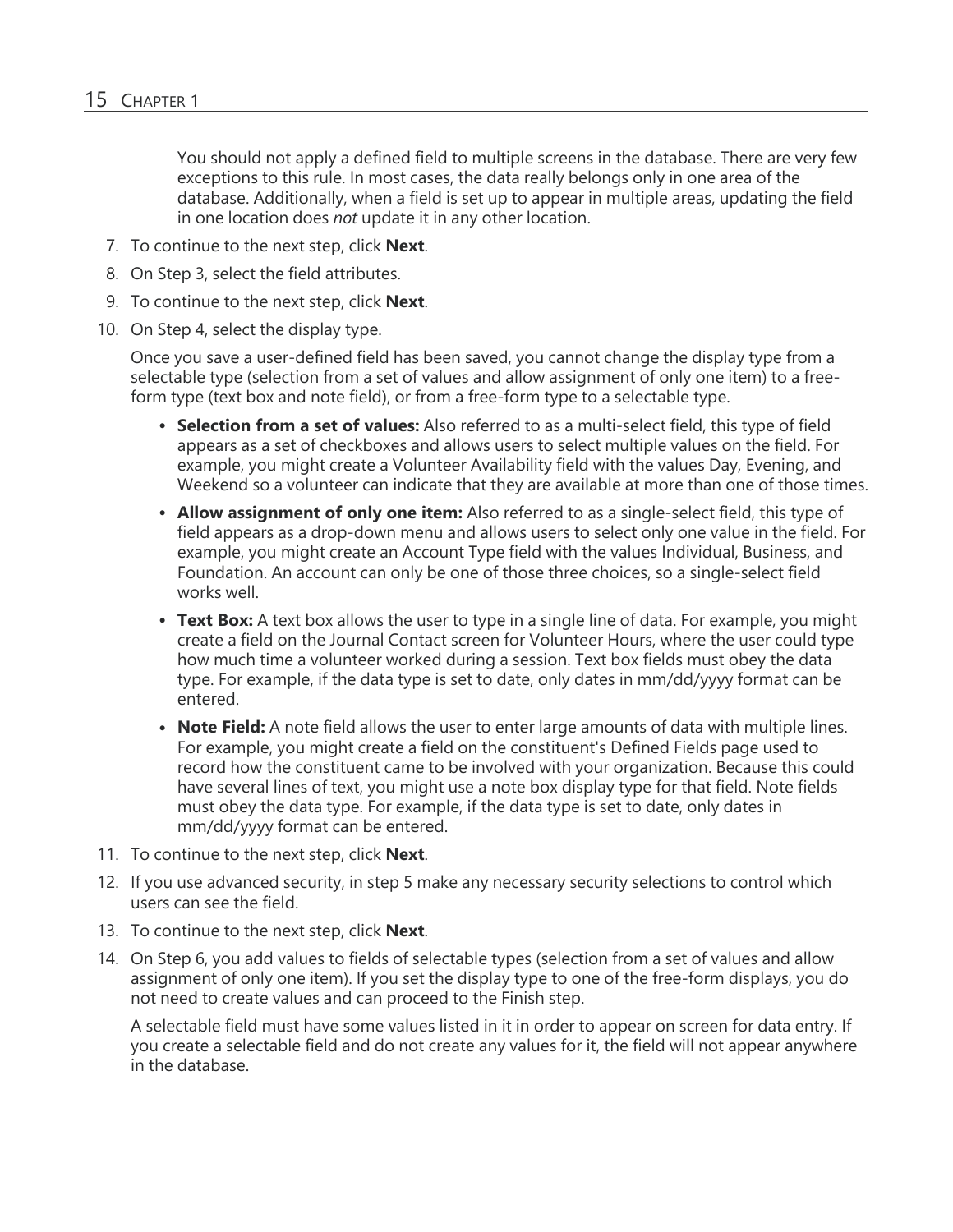To create a value, type the value name into the **Name** field, enter a Description if you like, and click **Add Value**. Continue adding values following those steps until you have all the values you need for the field. If you make a mistake on a value, click **Delete** underneath the value. Once you save this field, you will not be able to delete any values, although you will be able to rename them or mark them as inactive if needed. To change the order of the values, drag and drop the values from the list to your desired order.

<span id="page-15-0"></span>15. To create the field, click **Save and Finish**.

### **Required User-Defined Fields**

Event registration and membership signup forms require certain user-defined fields, which you must configure before you create these forms. Volunteer signup forms do not require any user-defined fields, but we recommend that you consider adding a few fields that are useful for those forms.

#### **Event Registration Pages**

If you use event registration forms, you must include a user-defined field to track ticket quantity. The user-defined field must be set up in the following way.

| <b>User-Defined Field</b> | Data Type | <b>Field Application</b> | <b>Display Type</b> |
|---------------------------|-----------|--------------------------|---------------------|
| <b>Ticket Quantity</b>    | Number    | Transactions             | Text Box            |

You cannot publish an event registration page without this user-defined field.

#### **Membership Signup Pages**

If you use membership signup forms, you must include two user-defined fields. The user-defined fields must be set up in the following way.

| <b>User-Defined Field</b> | Data Type | <b>Field Application</b> | <b>Display Type</b>               |
|---------------------------|-----------|--------------------------|-----------------------------------|
| Membership level          | Text      | <b>Transactions</b>      | Allow assignment of only one item |
| Membership type           | Text      | <b>Transactions</b>      | Allow assignment of only one item |

You cannot publish a membership signup page without these user-defined fields.

#### **Volunteer Signup Page**

Volunteer pages do not require any user-defined fields, but we recommend that you create four userdefined fields set up in the following way.

| <b>User-Defined Field</b>                    | <b>Data</b><br>Tvpe | <b>Field Application Display Type</b> |                                                                                                                  |
|----------------------------------------------|---------------------|---------------------------------------|------------------------------------------------------------------------------------------------------------------|
| Volunteer availability -<br>days of the week | Text                | Constituents                          | Selection from a set of values (make values match the<br>days of the week that volunteers are allowed to select) |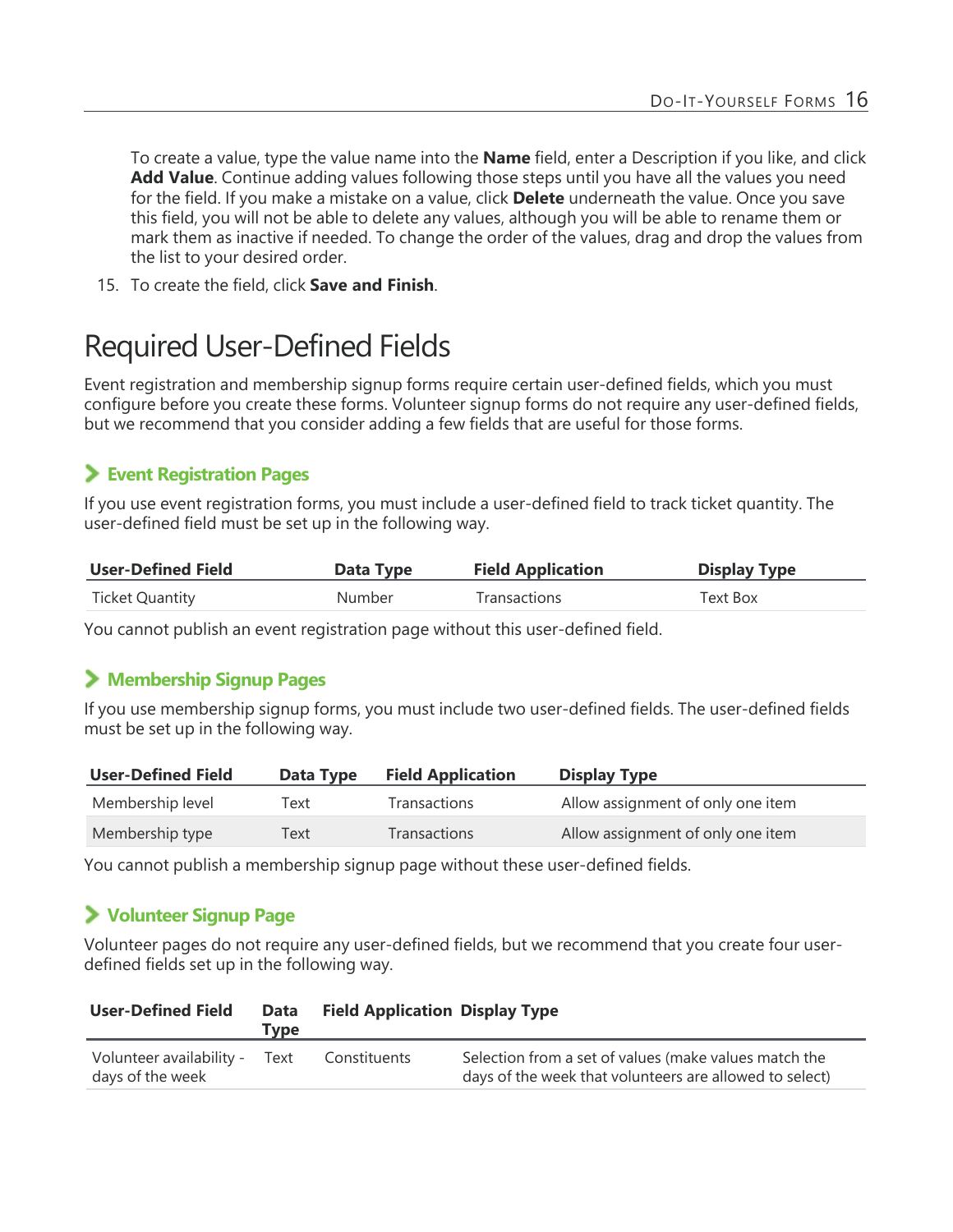| <b>User-Defined Field</b>                | <b>Data</b><br>Type | <b>Field Application Display Type</b> |                                                                                                             |
|------------------------------------------|---------------------|---------------------------------------|-------------------------------------------------------------------------------------------------------------|
| Volunteer availability -<br>times of day | Text                | Constituents                          | Selection from a set of values (make values match the<br>hour ranges that volunteers are allowed to select) |
| Volunteer<br>activity/interest           | Text                | Constituents                          | Selection from a set of values (make values match the<br>activities available to volunteers)                |
| Volunteer skills                         | Text                | Constituents                          | Selection from a set of values (make values match the<br>skills you find desirable in volunteers)           |

*Note:* You can select Text Box as the display type for these user-defined fields, but we recommend that you use a selection from a set of values. This allows you to query on membership level and type more easily.

# <span id="page-16-0"></span>Set Up Funds, Campaigns, and Approaches

When you create an online form that receives payments, such as a donation, membership, or event registration form, you are required to select a fund for transactions received through that form. You can also select a campaign and approach, although those options are only required if they are set as required in your database.

To keep track of donations and payments that come through DIY forms, we recommend that you set up a specific approach for each form. For example, if you have an event registration form for your annual gala, you might add an approach called "Annual Gala 2013 Online Registration." This allows you to query and report on registrations for that event that came through your online form.

If you want to track form transactions using funds or campaigns that already exist in your database, you do not need to configure them before you create your forms, as you are able to select existing ones from the form configuration screen. If the form you want to create is designed to receive donations for a specific purpose that is unique to the form, we recommend that you set up a fund for that purpose before you create the form. For example, if you want to create a form to seek donations for your environmental education project and you do not already have a fund for that project, you can create a fund called "Environmental Education" and select it when you configure your form.

Finally, you can also set up a campaign if the transactions from one of the forms are part of a campaign that does not already exist in your database.

### <span id="page-16-1"></span>Funds

Funds designate what the purpose of the donation is. A **Fund** is always a required field when you enter a gift. Many organizations create a general fund where unrestricted donations are recorded, and several other funds with specific designations, such as a fund for each event and funds for different projects that you undertake. Each fund may be associated with multiple campaigns and approaches.

If you plan to export your donations to your accounting software, the fund is where you associate a gift with the credit and debit accounts recognized by your accounting package. For each fund that you set up, you can associate only one bank account, one income or revenue account, and one receivables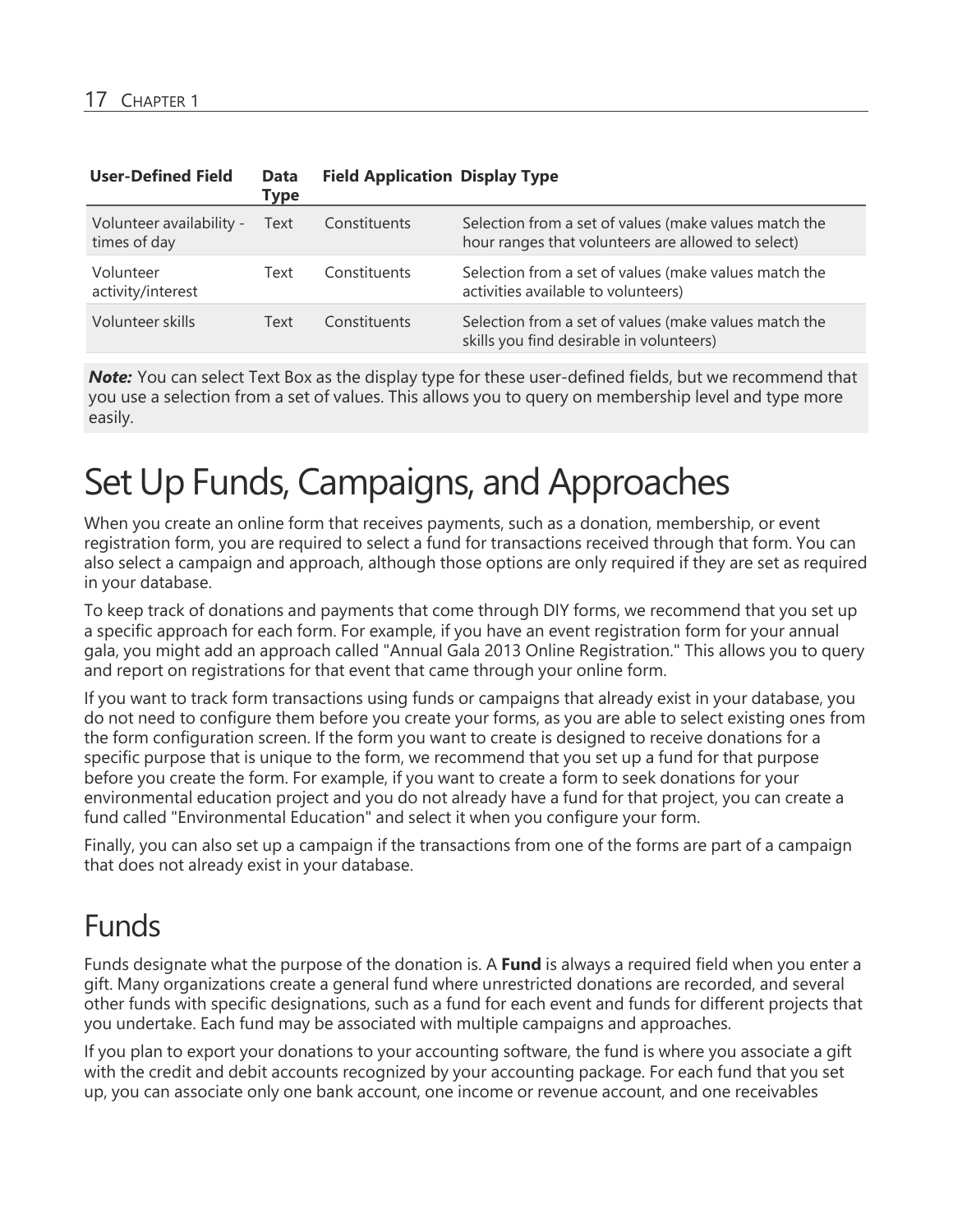account. So if your accountant needs to allocate some donations to an unrestricted income account and others to a restricted income account, you must create two separate funds.

#### **Add a fund**

- 1. From the **Management**, click **Funds**. The Funds page appears.
- 2. Under Tasks, click **New Fund**.The New Fund screen appears.
- 3. In the **Name** field, enter a descriptive name for the fund.
- 4. In the **Description** field, you can enter a description to better identify the campaign fund.
- 5. If you intend to export transactions from this fund to your accounting software, enter the appropriate account numbers for this fund in the **Cash Account**, **Receivables Account**, and **Revenue Account** fields.
- 6. If you intend to use the *Financial Edge* export, enter the project ID In the **Financial Edge Project ID** field.
- 7. To create the fund, click **Save And**.

#### **Disable a Fund**

When you no longer need a fund, you can disable it. When you disable a fund it does not appear on the menu when you enter a gift, but you retain the gift history to that fund. You cannot delete a fund.

To disable a fund, from **Management**, click **Funds**. Under the name of the fund, click the **Enabled** link. The fund disables for your database.

### <span id="page-17-0"></span>**Campaigns**

Campaigns are the overall goal of a fundraising project. They have a defined start and end date, and usually have a monetary goal. Typical campaigns include annual campaigns and capital campaigns. Most organizations do not have many campaigns, and not all gifts have to be tied to a campaign.

The **Campaign** field is not required when you add a gift, although your organization can choose to make it required.

#### **Add a Campaign**

- 1. From **Management**, click **Campaigns**. The Campaigns page appears.
- 2. Under Tasks, click **New Campaign**.The New Campaign screen appears.
- 3. In the **Name** field, enter a descriptive name for the campaign.
- 4. In the **Description** field, you can enter a description to better identify the campaign internally.
- 5. In the **Goal** field, enter the monetary goal for the campaign.
- 6. In the **Quantity** field, enter the total number of gifts you have set as a goal for this campaign.
- 7. To create the campaign, click **Save And**.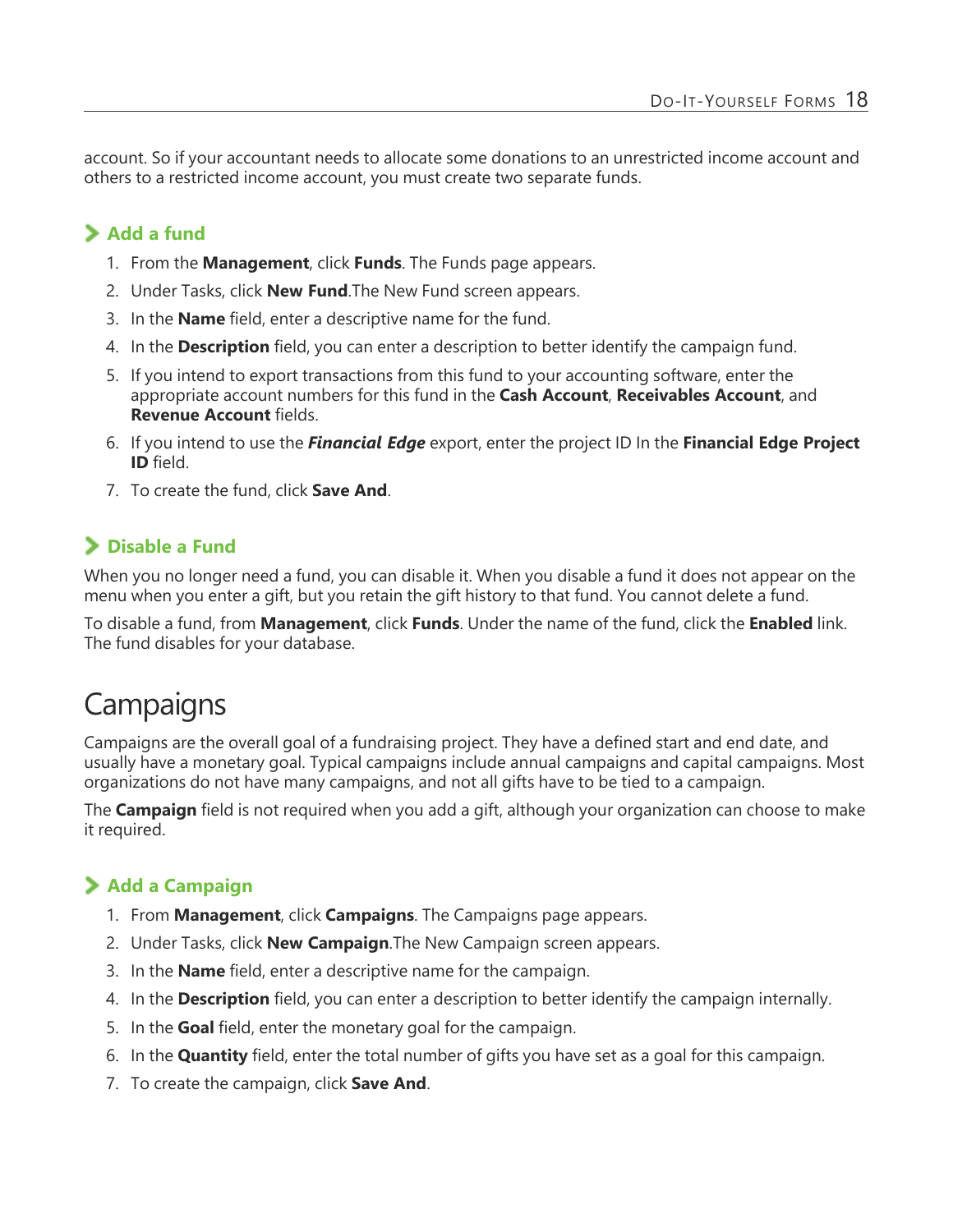#### **Disable a Campaign**

When you no longer need a campaign, you can disable it. When you disable a campaign it does not appear on the menu when you enter a gift, but you retain the gift history to that campaign. You cannot delete a campaign.

To disable a campaign, from **Management**, click **Campaigns**. Under the name of the campaign, click the **Enabled** link. The campaign disables for your database.

#### **Require Campaigns**

You can make campaigns required so that when your organization enters gifts a campaign must be linked to each gift. To make the **Campaign** field required in gift entry screens, from **Management**, click **Campaigns**. On the Campaigns page, under **Settings**, select **Require Campaign on Transactions**.

### <span id="page-18-0"></span>Approaches

Approaches are the means you use to raise money for your organization. They normally track the sources your organization uses to generate gifts and the expenses associated with these sources. They can include any activity, such as a direct mailing, a phonathon, or a special event. Approaches can help you analyze how different types of asks perform with your constituents.

The **Approach** field is not required when you add a gift, although your organization can choose to make it required. When you know what specific approach generated a gift, we recommend that you track it when you enter that gift.

#### **Add an approach**

- 1. From **Management**, click **Approaches**. The Approaches page appears.
- 2. Under Tasks, click **New Approach**. The New Approach screen appears.
- 3. In the **Name** field, enter a descriptive name for the approach.
- 4. In the **Description** field, you can enter a description to better identify the approach internally.
- 5. In the **Goal** field, enter the monetary goal for the approach.
- 6. In the **Quantity** field, enter the total number of gifts you have set as a goal for this approach.
- 7. To create the approach, click **Save And**.

#### **Disable an Approach**

When you no longer need an approach, you can disable it. When you disable an approach it does not appear on the menu when you enter a gift, but you retain the gift history to that approach. You cannot delete an approach.

To disable or re-enable an approach, from **Management**, click **Approaches**. There is an indicator under the approach name to indicate if it is enabled or disabled. Click it to switch the status of the approach.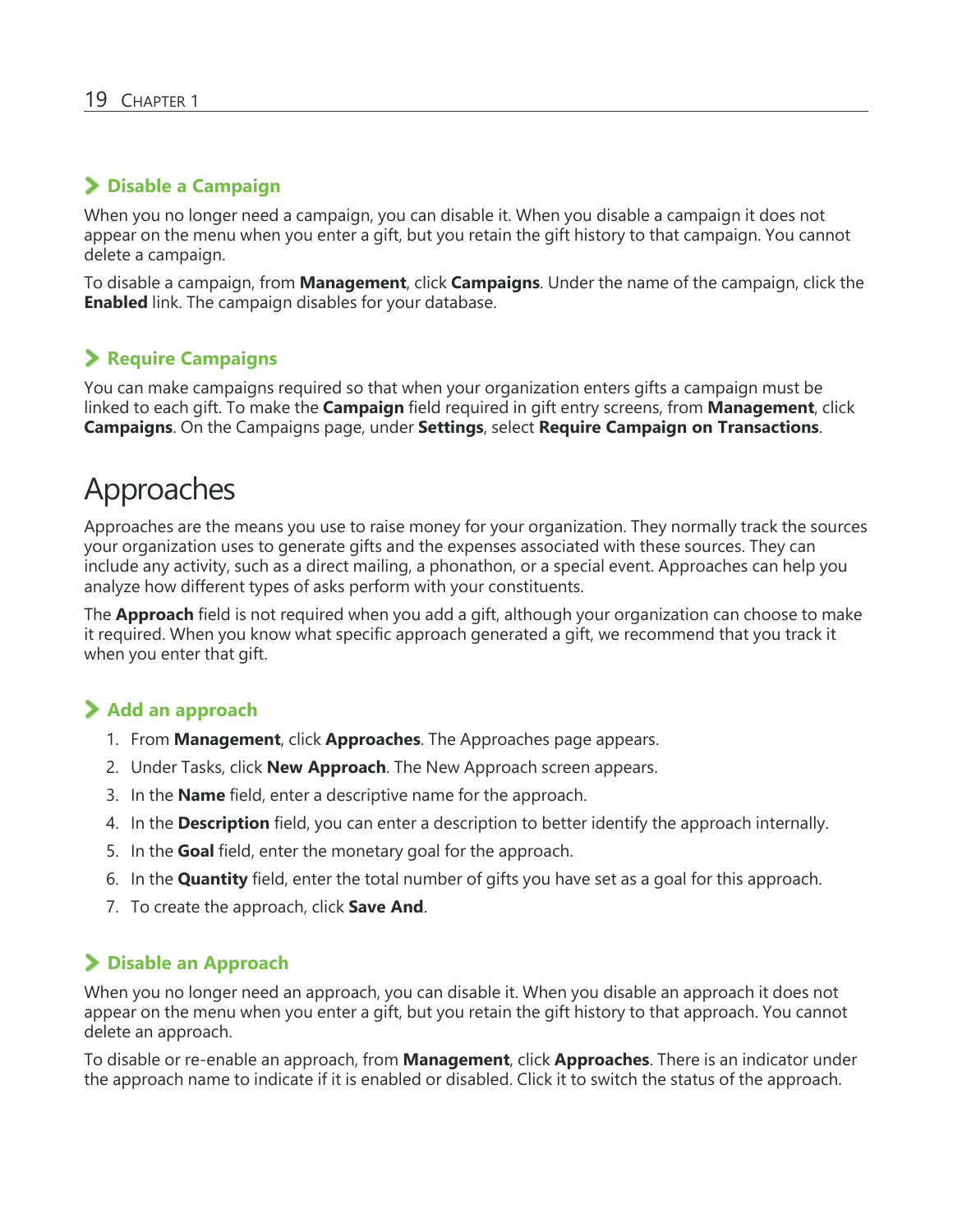#### **Require Approaches**

You can make approaches required so that when your organization enters gifts an approach must be linked to each gift. To make the **Approach** field required in gift entry screens, from **Management**, click **Approaches**. On the Approaches page, select **Require Approach on Transactions**.

# <span id="page-19-0"></span>Create DIY Forms

Once you have set up your payment processor, created a confirmation email template, set up userdefined fields, and configured approaches, funds, and campaigns, you are ready to create you DIY forms. The steps are slightly different depending on the type of form you want to publish.

#### **Create an online form**

- 1. From **Management**, select **DIY Online Forms**. The DIY Forms page appears.
- 2. Click **Create a New Page**.
- 3. Click **Online Giving Page**. The *eTapestry* Styles window appears.
- 4. Select the style you want to use as a template for your page. You can edit the content and design of your form later.
- 5. Click **Next**. The configuration page appears.
- 6. Under **General Settings**, in the **Name** field, enter a name for your page. This is an internal name for your reference and does not appear on the page.
	- a. Enter a description for your reference. This is optional and does not appear on the published page.
	- b. In the **Title** field, enter a descriptive title for the page. The title appears at the top of the browser when visitors view the page.
	- c. In the **URL** field, enter the URL extension you want to use for this page. The extension appears at the end of the web address for the page.
- 7. Under **Email Settings**, select **Send the donor a notification email** to send an email confirmation to donors when the form is submitted.
	- a. To edit the text of the success message, select **Edit Message**. The Edit Success Message Text screen appears. On this screen, you can enter a custom message that is sent to users who interact with your DIY form. For example, if a donor gives a gift through an Online Giving form you create, you may want to send them a message thanking them for their donation.

You can include the following data merge fields in your custom success message:

- $\bullet$  [CN] = Constituent Name
- $[RA] =$  Received Amount
- $[EM] = Email$
- $[ON] = Organization Name$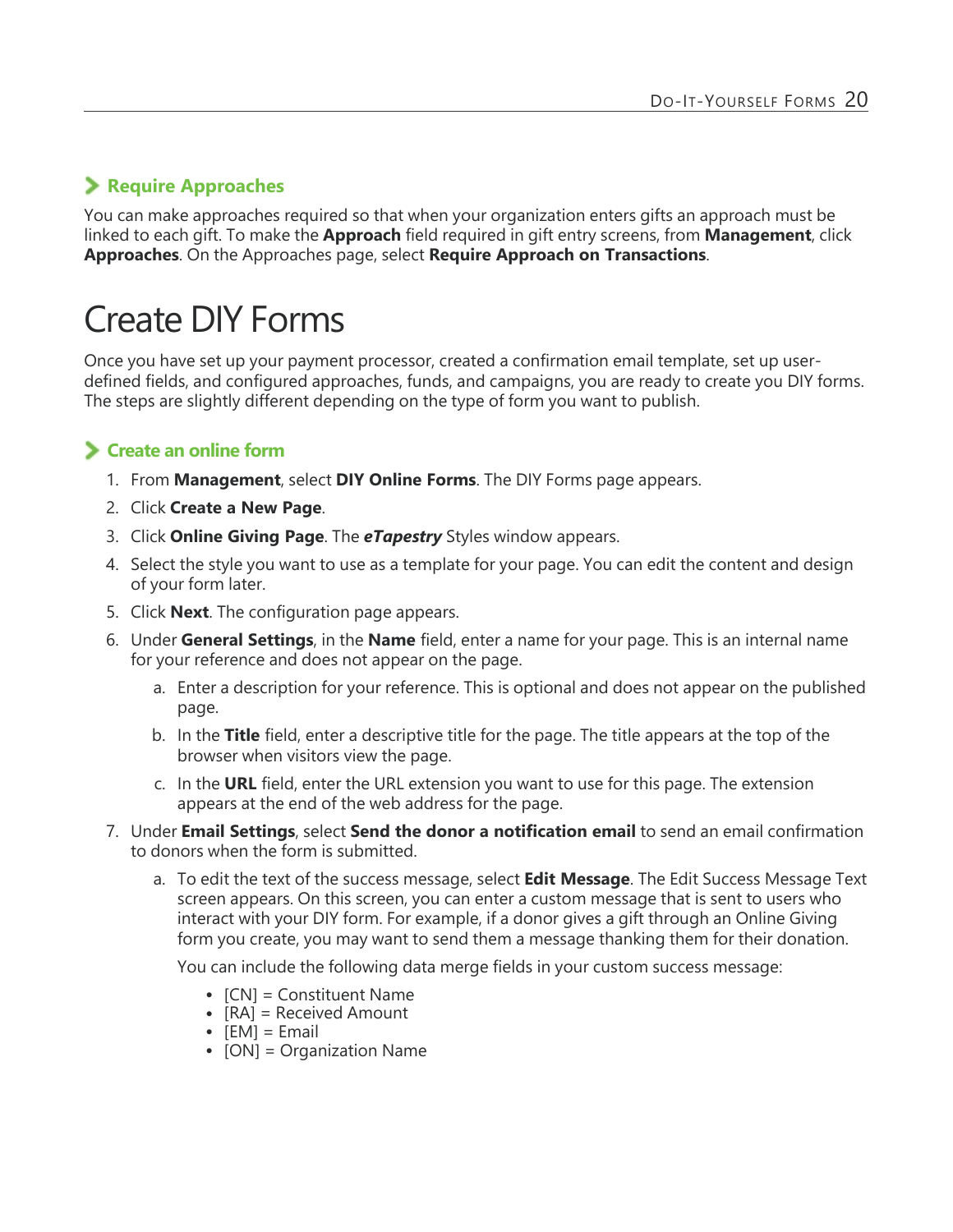In order to add these data merge fields into your success message, you will need to enter the data merge field names into the message editor exactly as they are listed above or else your data will not merge correctly.

Once you are satisfied with the content of your message, select **Update**.

**Note:** In order for the custom success message settings to take effect for existing DIY forms, you will need to republish your form. To republish your form, from the Onine Forms Editor page, select **Go Live**. We recommend you test the confirmation email to ensure the message appear as you have intended.

- b. In the **From what address** field, enter the email address you want to appear for confirmation emails.
- c. In the **Subject** field, enter the subject to appear in the confirmation email to donors.
- d. In the **Confirmation Email Template** field, select the template to use for confirmation emails. The options that display from the drop down are the templates available from **Communications**. If a template does not exist that fits your needs, you can create a new template or edit an existing template in **Communications**. For more information, refer to Create an Email [Template](https://www.blackbaud.com/files/support/helpfiles/etapestry/etapestry/content/etapcreatingemailtemplate.html).
- e. To send an email confirmation to yourself when the form is submitted, select **Send your organization a confirmation email**. You receive the confirmation email every time a visitor submits the form. To learn more about this standard email, refer to Automatic [Notification](https://www.blackbaud.com/files/support/helpfiles/etapestry/etapestry/content/etaporganizationnotificationonlineforms.html) [Email.](https://www.blackbaud.com/files/support/helpfiles/etapestry/etapestry/content/etaporganizationnotificationonlineforms.html)
	- i. In the **To what address(es)** field, enter the email address to receive the notification email. This is typically someone in your organization. To enter multiple email addresses, separate each one with a comma.
	- ii. In the **Subject** field, enter the subject to appear in the confirmation email to your organization.
- f. To generate a receipt number to include on the donation confirmation email, select **Generate eReceipt**.

*Warning:* If you select to generate receipts on transactions from the page, all gifts will be marked as final. However, if your Database Language Locale is en\_GB, *eTapestry* will not automatically mark any gifts or recurring gifts created from DIY forms as final so that any gift aid eligible gifts will not be missed.

Warning: If you select to generate receipts on transactions from the page, all gifts will be marked as final.

*Tip:* In *eTapestry*, when you include receipt information as a part of your email confirmations, you are creating an "eReceipt" by definition.

To send the eReceipt, the donor confirmation template you select in the **Confirmation Email Template** field must include the **Generated Receipt Number** merge value or the **eCommerce Details** widget. When you select to generate eReceipts, *eTapestry* automatically includes the next unique receipt number that is available in the database on each receipt.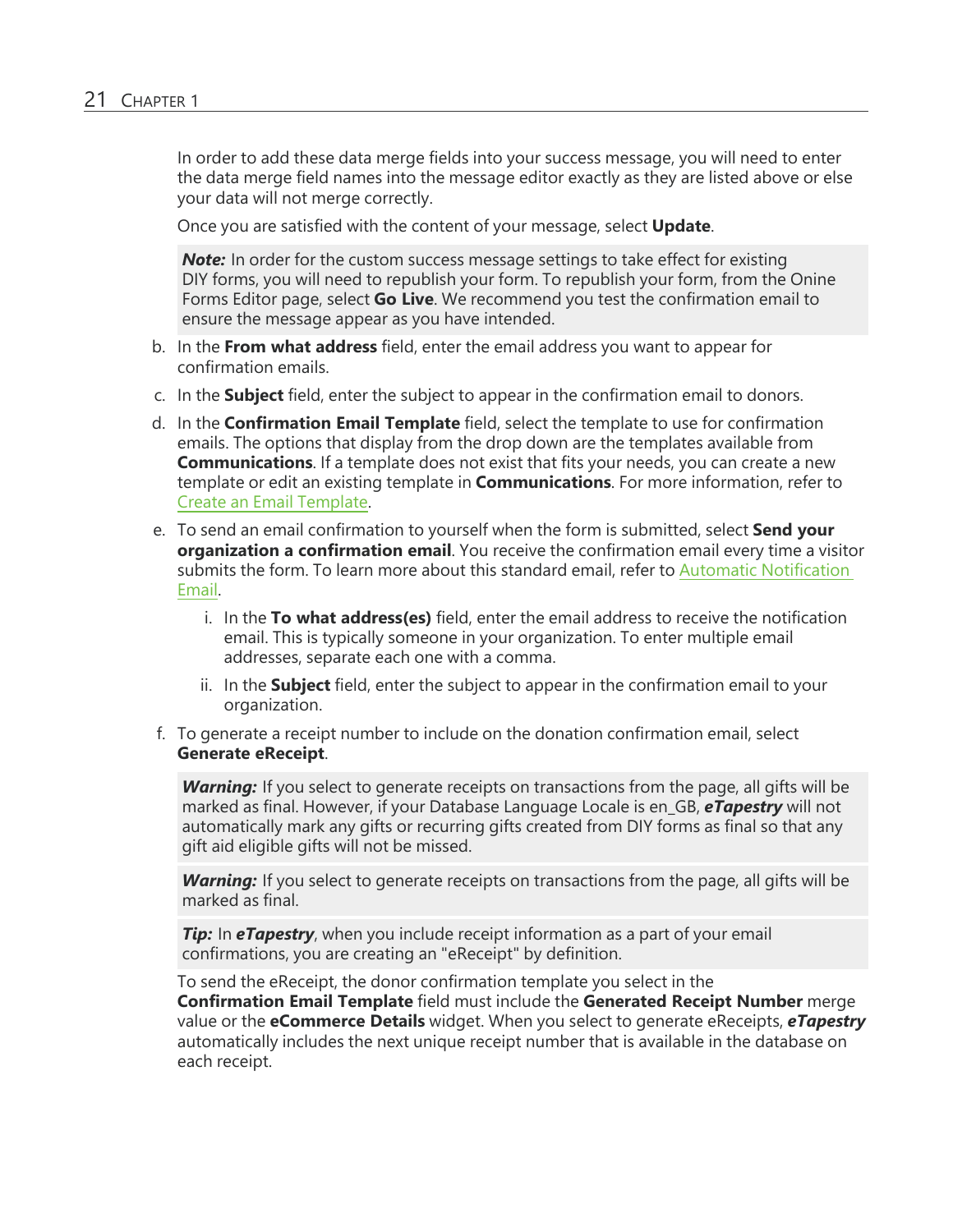*Note:* When (None Selected) appears in the **Confirmation Email Template** field, the default template *eTapestry* uses automatically includes eReceipt information.

- g. In the **Fund** row, click **Select Fund(s)**. The Select Fund(s) screen appears.
	- i. To select a fund for the page, click its name. You must select at least one fund for donations to process to from the form. When you select one fund, all transactions default to that fund and the field does not appear on the form. When you select more than one fund, a **Fund** field appears on the form for users to select the fund for the transaction.
	- ii. To save your fund selections, click **Update**.
	- iii. Repeat these steps for any campaigns, approaches, or letters you want to apply to the page.

*Tip:* You can only select one campaign and one approach. These are required if designated as required during configuration. When you select a letter, you can later query on transactions to identify the donors to receive the letter.

- h. If you use the optional Advanced Security Module, you can apply page and record security. For information about advanced security, refer to [Advanced](#page-31-0) Security on page 32.
- i. To automatically track a field value when a form is submitted, you can add a hidden field to the form that does not appear on the published page. For more information about hidden fields, see [Hidden](#page-32-0) Fields on page 33.
- 8. Under **Basic Settings**, to include a comments box on the form, select **Include comments box**.
- 9. In the **Default Country** field, select the default country to display in the address block of the form.
- 10. Under **Page Type**, in the **Transaction Processor** field, select the processor you want to use for transactions received through this form. To allow electronic fund transfers through the form, select the **Include ACH/Direct Debit** checkbox. For information about how to add a transaction processor in *eTapestry*, refer to Set Up [Transaction](https://www.blackbaud.com/files/support/helpfiles/etapestry/etapestry/content/etaptransactionprocessor.html) Processor.

*Tip:* Those with *Blackbaud Merchant Service* accounts can enable *Blackbaud covers fees* to process one-time credit card payments through donation forms without paying fees. To enable *Blackbaud covers fees*, choose the *Blackbaud Merchant Service* transaction processor and select **Enable** *Blackbaud covers fees*.

<span id="page-21-0"></span>11. To create the page and begin editing it, click **Submit**.

### Event Registration Page

**Tip:** For best practice information about online event registrations, refer to [eTapestry](https://www.blackbaud.com/support/guides/etap/bestpract/eventtracking2.html) Best Practices: [Online](https://www.blackbaud.com/support/guides/etap/bestpract/eventtracking2.html) Events and Ticket Sales.

When you use event registration forms, you must specify the ticket price for the event and you must also include a user-defined field to track ticket quantity. You cannot publish an event registration page until these steps are complete. When you create the user-defined field, it must be set up this way:

| <b>User-Defined Field</b> | Data Type | <b>Field Application</b> | <b>Display Type</b> |
|---------------------------|-----------|--------------------------|---------------------|
| <b>Ticket Quantity</b>    | Number    | Transactions             | Text Box            |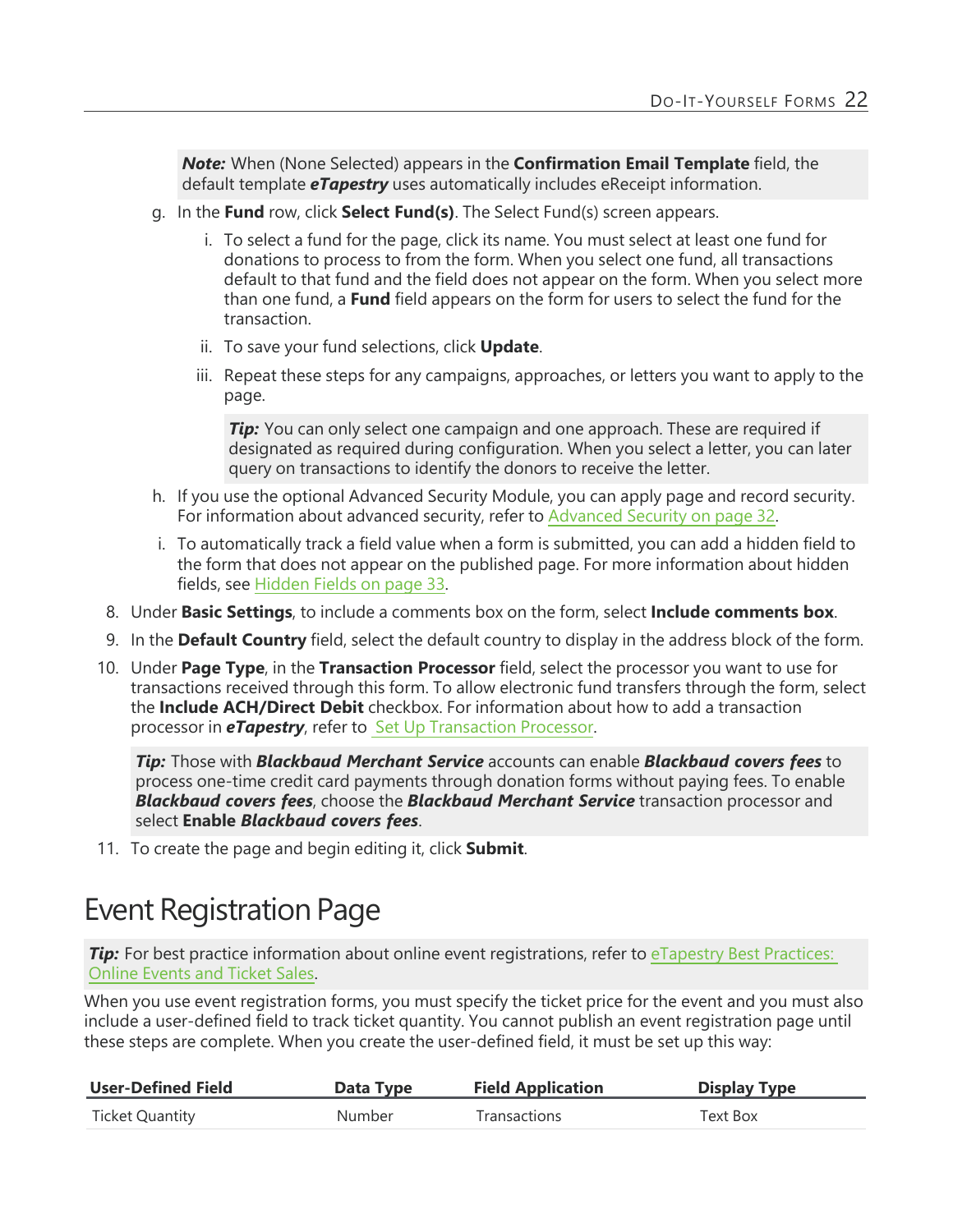**Note:** Event registration forms are best to use for paid events. For free events, we recommend that you use a contact form that does not require payment fields.

#### <span id="page-22-0"></span>**Create an event registration page**

- 1. From **Management**, click **DIY Online Forms**. The DIY Forms page appears.
- 2. Click **Create a New Page**.
- 3. Click **Event Registration Page**. The *eTapestry* Styles window appears.
- 4. Select the style you want to use as a template for your page. You can edit the content and design of your form later.
- 5. Click **Next**. The configuration page appears.
- 6. In the **Name** field, enter a name for your page. This is an internal name for your reference and does not appear on the page.
- 7. Enter a description for your reference. This is optional and does not appear on the published page.
- 8. In the **Page Title** field, enter a descriptive title for the page. The title appears at the top of the browser when visitors view the page.
- 9. In the **URL** field, enter the URL extension you want to use for this page. The extension appears at the end of the web address for the page.
- 10. Click **Next**.

#### **DIY event registration page: Event Signup Settings**

For information about how to create a DIY event registration form, refer to Create an event [registration](#page-22-0) [page](#page-22-0) on page 23.

- 1. Under **Email Settings**, select **Send the donor a confirmation email** to send an email confirmation to donors when the form is submitted.
- 2. In the **From what address?** field, enter the email address from which you want confirmation emails to be sent. This is the email address your event registrants will see when they receive confirmation emails from you after they submit the form.
- 3. Enter the subject you want in the confirmation email to event registrants.
- 4. In the **Confirmation Email Template** field, select the template you want to use for confirmation emails. If you do not choose to send confirmation emails, leave this field blank. The options that display represent the templates available in the communication area of your database. If you do not see a template that fits your needs, you can create a new template or edit an existing template in communication. For more information, refer to Create an Email [Template.](https://www.blackbaud.com/files/support/helpfiles/etapestry/etapestry/content/etapcreatingemailtemplate.html)
- 5. To generate a receipt number to include on the donation confirmation email, select **Generate eReceipt**.

*Warning:* If you select to generate receipts on transactions from the page, all gifts will be marked as final. However, if your Database Language Locale is en\_GB, *eTapestry* will not automatically mark any gifts or recurring gifts created from DIY forms as final so that any gift aid eligible gifts will not be missed.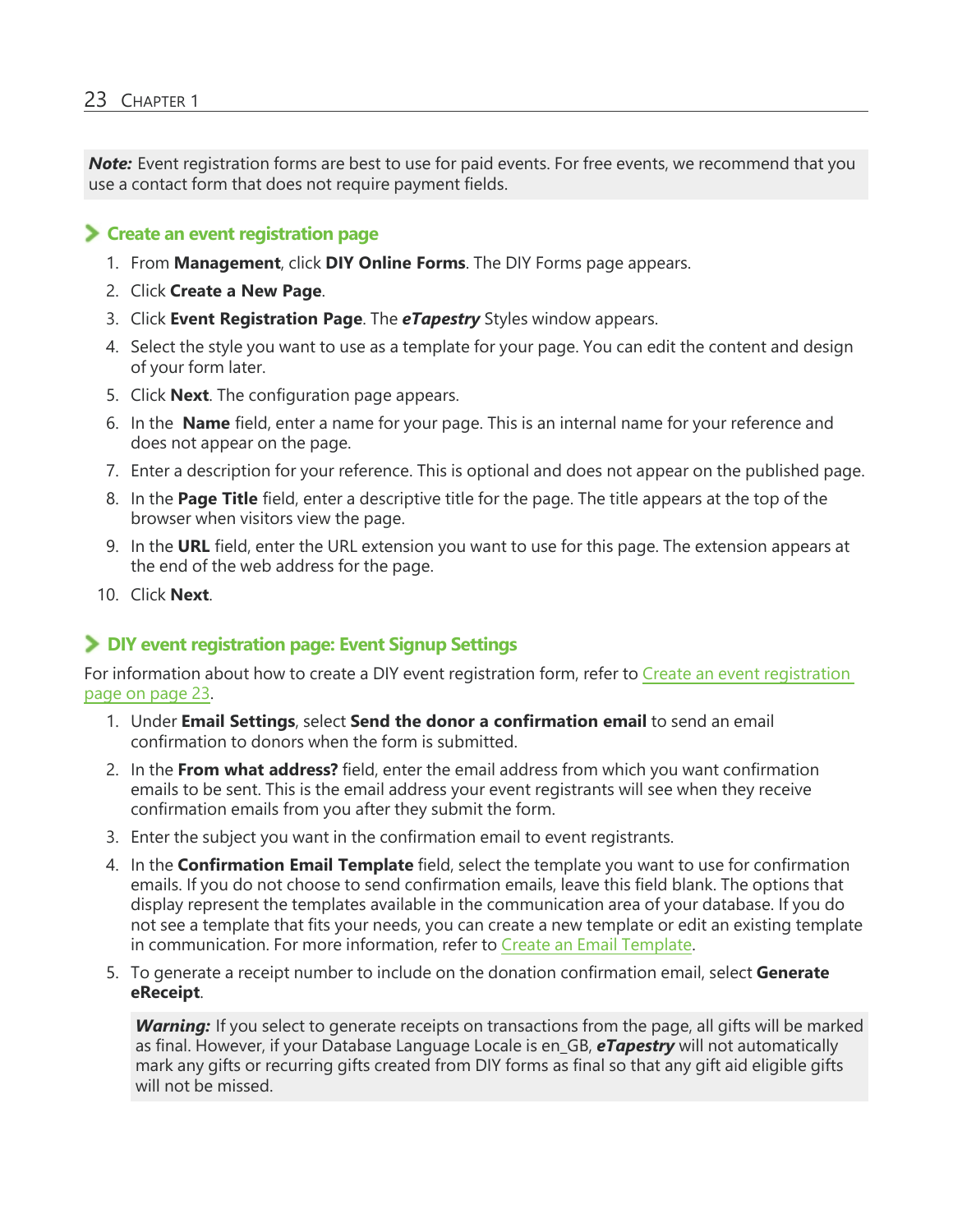*Warning:* If you select to generate receipts on transactions from the page, all gifts will be marked as final.

**Tip:** In **eTapestry**, when you include receipt information as a part of your email confirmations, you are creating an "eReceipt" by definition.

To send the eReceipt, the donor confirmation template you select in the **Confirmation Email Template** field must include the **Generated Receipt Number** merge value or the **eCommerce Details** widget. When you select to generate eReceipts, *eTapestry* automatically includes the next unique receipt number that is available in the database on each receipt.

*Note:* When (None Selected) appears in the **Confirmation Email Template** field, the default template *eTapestry* uses automatically includes eReceipt information.

- 6. To send an email confirmation to yourself when the form is submitted, select **Send your organization a confirmation email?**. You receive the confirmation email every time a visitor completes and submits the form. To learn more about this standard email, refer to [Automatic](https://www.blackbaud.com/files/support/helpfiles/etapestry/etapestry/content/etaporganizationnotificationonlineforms.html) [Notification](https://www.blackbaud.com/files/support/helpfiles/etapestry/etapestry/content/etaporganizationnotificationonlineforms.html) Email[.](../../../../../../Content/ETAPOrganizationNotificationOnlineForms.htm)
- 7. In the **To what addresses?** field, enter the email address where you want to send the notification email. This is normally someone in your organization. Separate multiple email addresses with a comma.
- 8. In the **Subject** field, enter the subject you want in the confirmation email to your organization.
- 9. If your organization integrates with *everydayhero*, and you would like event registrants to participate in your *everydayhero* campaigns, you can select to allow event registrants to fundraise for your campaigns. For more information, see Event [Registration](https://www.blackbaud.com/files/support/helpfiles/etapestry/etapestry/default.html#etapedheventregistration.html) DIY Forms.
- 10. Click **Next**.
- 11. Under **Basic Settings**, to include a comments box on the form, select **Include comments box**.
- 12. In the **Default Country** field, select the default country to display in the address block of the form.
- 13. If you want to edit the success message users will receive when they complete your form, select **Edit Message**. The Edit Success Message Text screen appears. On this screen, you can enter a custom message that displays to users who interact with your DIY form. For example, if a donor gives a gift through an Online Giving form you create, you may want to show them a message thanking them for their donation.

You can include the following data merge fields in your custom success message:

- $[CN] =$  Constituent Name
- $[RA] =$  Received Amount
- $[EM] = Email$
- [ON] = Organization Name

In order to add these data merge fields into your success message, you will need to enter the data merge field names into the message editor exactly as they are listed above or else your data will not merge correctly.

Once you are satisfied with the content of your message, select **Update**.

**Note:** In order for the custom success message settings to take effect for existing DIY forms, you will need to republish your form. To republish your form, from the Onine Forms Editor page,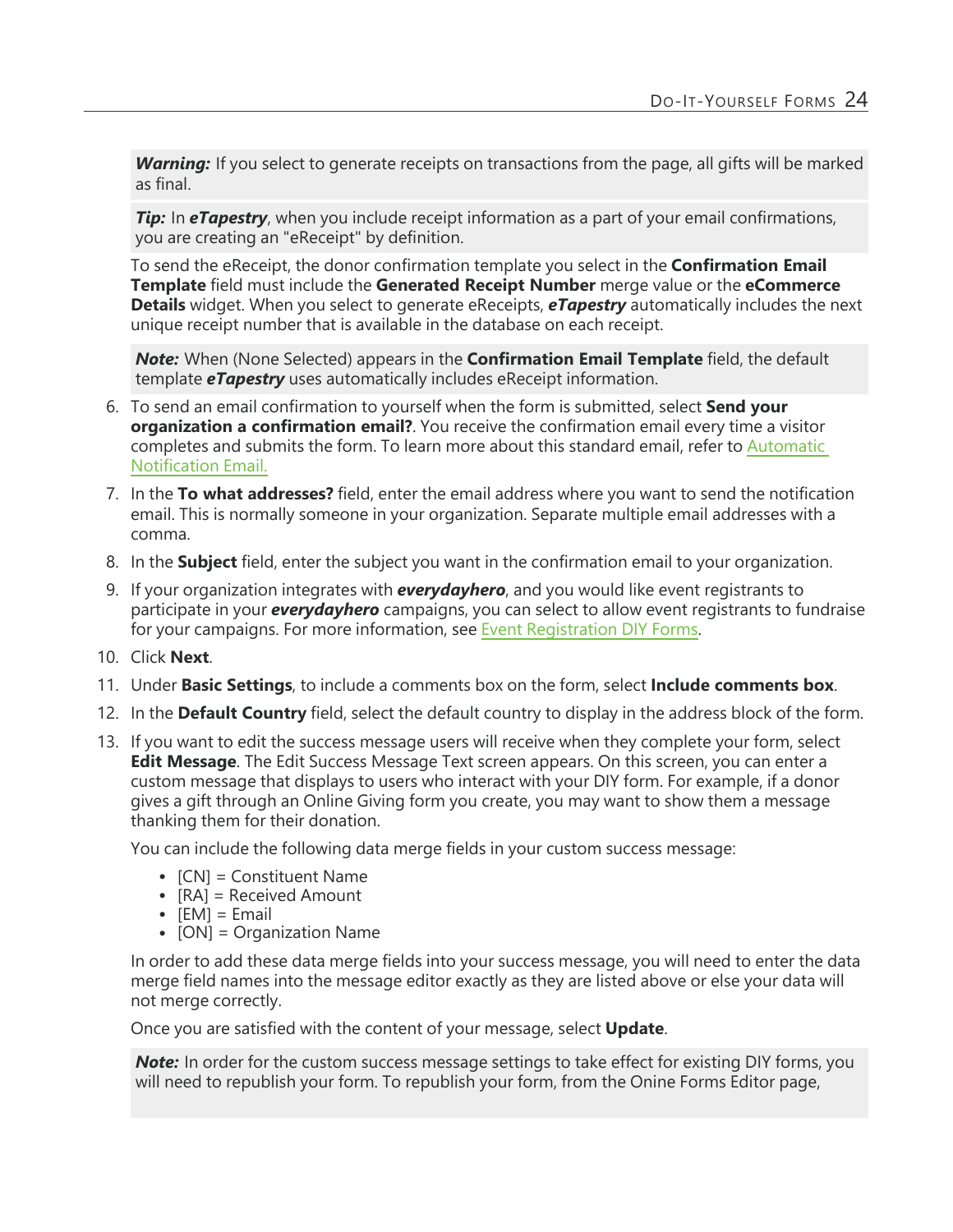select **Go Live**. We recommend you test the your changes to ensure the message appears as you have intended.

- 14. Click **Next**.
- 15. Under **Page Type Settings**, in the **Transaction Processor** field, select the processor you want to use for transactions received through this form. To allow electronic fund transfers through the form, select the **Include ACH/Direct Debit** checkbox. For information about how to add a transaction processor in *eTapestry*, refer to Set Up [Transaction](https://www.blackbaud.com/files/support/helpfiles/etapestry/etapestry/content/etaptransactionprocessor.html) Processor.

#### **DIY event registration page: Select Fund Information**

For information about how to create a DIY event [registration](#page-22-0) form, refer to Create an event registration [page](#page-22-0) on page 23.

- 1. Click **Select Fund(s)**. The Select Fund(s) screen appears.
- 2. Click the name of a fund to select it. You must select at least one fund where donations will be tracked. To select additional funds, click the names of the funds. If you select only one fund, all payments default to that fund and the field does not display on the form. If you select more than one fund, a fund field appears on the form and users select which fund to use.
- 3. Click **Update** to save your fund selections.
- 4. You can select a campaign for payments made through this form. Only one campaign can be associated with the form. If you select a campaign, payments made through this form default to the campaign, and no campaign field appears on the form. A campaigns is required only if they are configured as required in the database. To select a campaign, click **Select a Campaign**.

You can select an approach for payments made through this form. Only one approach can be associated with the form. If you select an approach, payments made through this form default to that approach, but no approach field appears on the form. An approach is required only if they are configured as required in the database. To select an approach, click **Select an Approach**.

If you use the optional Advanced Security Module, you can add page and record security. For more information, refer to [Advanced](#page-31-0) Security on page 32.

If you want to track a value for a field automatically when a constituent submits this form, you can add a hidden field to the form, which does not appear on the published form. For more information about hidden fields, refer to [Hidden](#page-32-0) Fields on page 33.

5. Click **Submit** to create the page and begin editing it.

#### **DIY event registration page: Event Tickets**

For information about how to create a DIY event [registration](#page-22-0) form, refer to Create an event registration [page](#page-22-0) on page 23.

*Warning:* Custom skins are not compatible with multiple ticket prices for DIY Event forms. We recommend you use embeddable templates instead. For information about embeddable DIY forms, refer to Embed Do It [Yourself](#page-34-1) Online Forms on page 35.

1. Hover your cursor over **Before your page can Go Live, you must set up your event tickets** and click **Edit**. The Edit Ticket Options screen appears.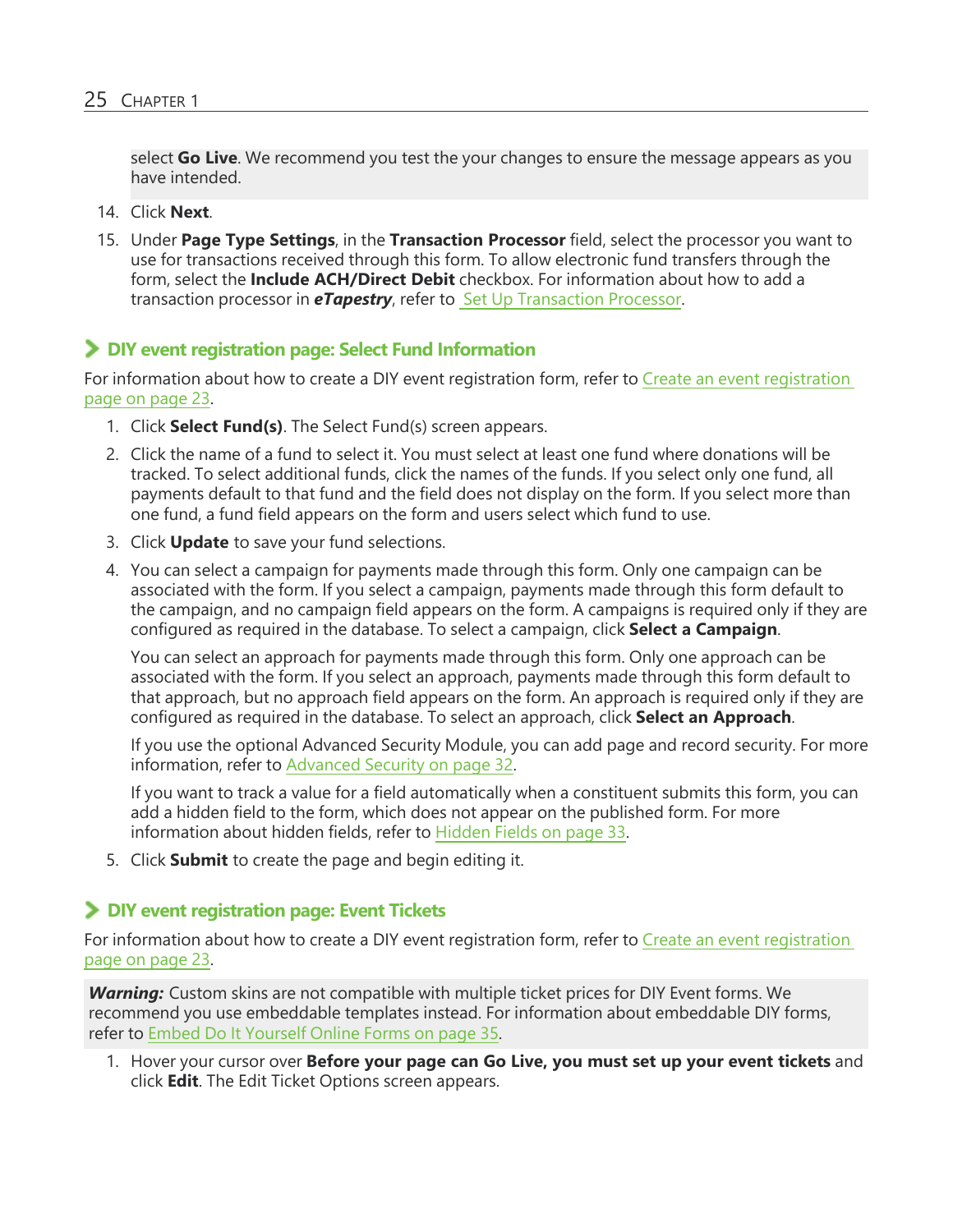- 2. For each ticket, enter a label, price and description. For example, you may want to create separate tickets for students, adults, and seniors.
- 3. Select a user-defined field to indicate the quantity of tickets and then select how you want the field to apply. For example, you may have a user-defined field called Student Ticket Quantity and you select to apply it to Journal Entry.

Each ticket requires a unique user-defined field. When you create the field, make sure you select "Number" for **Data Type**, **Transactions** for **Field Application**, and **Text Box** for **Display Type**. For more information about how to create user-defined fields, refer to User [Defined](https://www.blackbaud.com/files/support/helpfiles/etapestry/etapestry/content/etapuserdefinedfields.html) Fields.

4. Enter a non-deductible amount for the ticket. This amount does not display on the event page. It is important you remember to indicate the amount that is tax deductible when you send receipts and thank you letters.

This field only displays for *eTapestry* users in the United States, Canada, and Australia.

- 5. To create additional tickets, click **Add another event ticket**.
- 6. To save your changes, click **Update**.

#### **Create a membership signup page**

- 1. From **Management**, click **DIY Online Forms**. The DIY Forms page appears.
- 2. Click **Create a New Page**.
- 3. Click **Membership Signup Page**. The *eTapestry* Styles window appears.
- 4. Select the style you want to use as a template for your page. You can edit the content and design of your form later.
- 5. Click **Next**. The configuration page appears.
- 6. Under **General Settings**, in the **Name** field, enter a name for your page. This is an internal name for your reference and does not appear on the page.
- 7. Enter a description for your reference. This is optional and does not appear on the published page.
- 8. In the **Title** field, enter a descriptive title for the page. The title appears at the top of the browser when visitors view the page.
- 9. In the **URL** field, enter the URL extension you want to use for this page. The extension appears at the end of the web address for the page.
- 10. Click **Next**.
- 11. Under **Email Settings**, to send an email confirmation to members when the form is submitted, select **Send the donor a confirmation email?**
- 12. In the **From what address?** field, enter the email address from which you want confirmation emails to be sent. This is the email address your members will see when they receive confirmation emails from you after they submit the form.
- 13. In the **Subject** field, enter the subject you want in the confirmation email to members.
- 14. In the **Confirmation Email Template**. field, select the template you want to use for confirmation emails. If you do not choose to send confirmation emails, leave this field blank. The options that display represent the templates available in the communication area of your database. If you do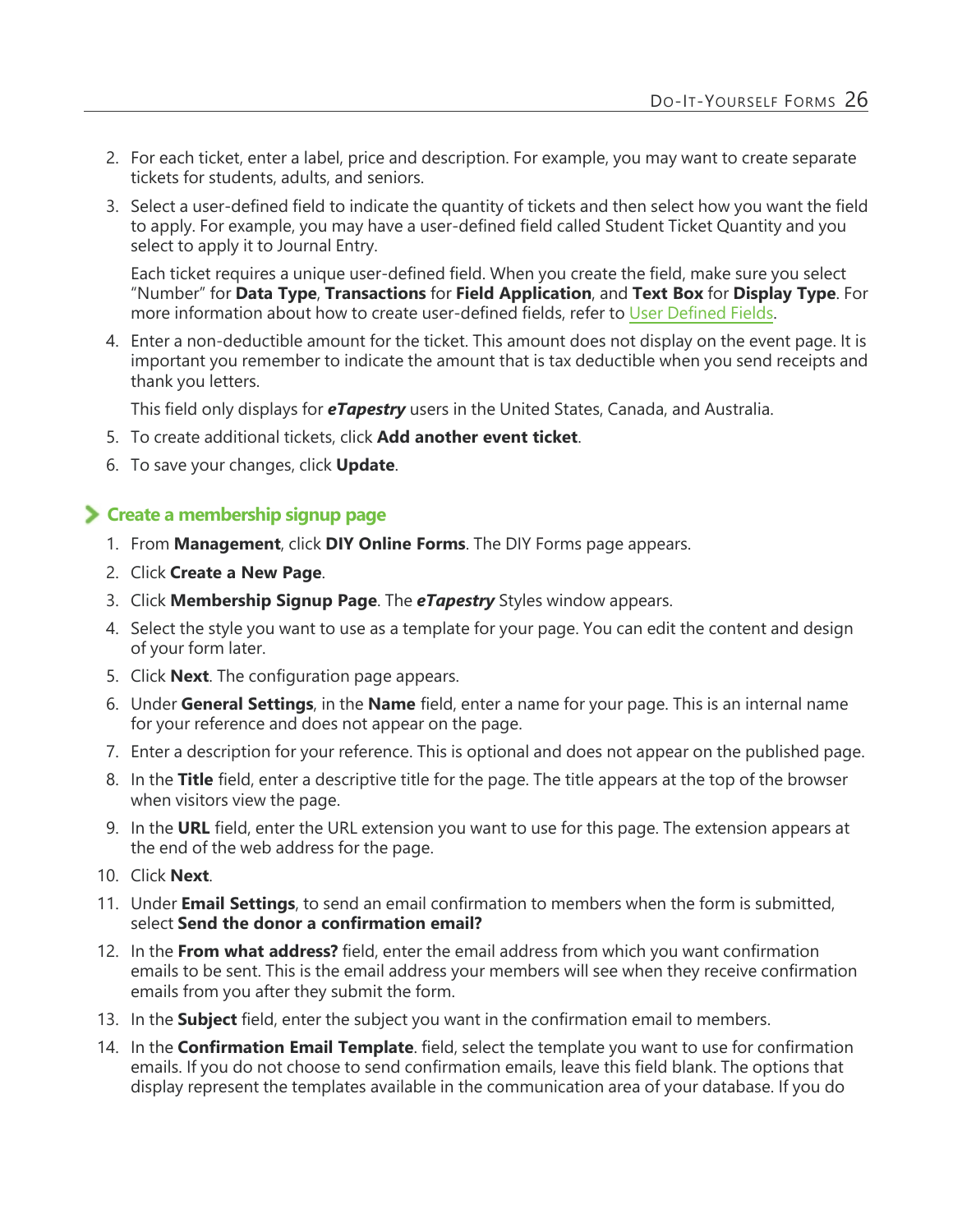not see a template that fits your needs, you can create a new template or edit an existing template in communication. For more information, see Create an Email [Template.](https://www.blackbaud.com/files/support/helpfiles/etapestry/etapestry/content/etapcreatingemailtemplate.html)

- 15. To send an email confirmation to yourself when the form is submitted, select **Send your organization a confirmation email?**. You receive the confirmation email every time a visitor completes and submits the form. To learn more about this standard email, see [Automatic](https://www.blackbaud.com/files/support/helpfiles/etapestry/etapestry/content/etaporganizationnotificationonlineforms.html) [Notification](https://www.blackbaud.com/files/support/helpfiles/etapestry/etapestry/content/etaporganizationnotificationonlineforms.html) Email[.](../../../../../../Content/ETAPOrganizationNotificationOnlineForms.htm)
- 16. In the **To what address(es)?** field, enter the email address where you want to send the notification email. This is normally someone in your organization. Separate multiple email addresses with a comma.
- 17. In the **Subject** field, enter the subject you want in the confirmation email to your organization.
- 18. To generate a receipt number to include on the donation confirmation email, select **Generate eReceipt**.

*Warning:* If you select to generate receipts on transactions from the page, all gifts will be marked as final. However, if your Database Language Locale is en\_GB, *eTapestry* will not automatically mark any gifts or recurring gifts created from DIY forms as final so that any gift aid eligible gifts will not be missed.

*Warning:* If you select to generate receipts on transactions from the page, all gifts will be marked as final.

**Tip:** In **eTapestry**, when you include receipt information as a part of your email confirmations, you are creating an "eReceipt" by definition.

To send the eReceipt, the donor confirmation template you select in the **Confirmation Email Template** field must include the **Generated Receipt Number** merge value or the **eCommerce Details** widget. When you select to generate eReceipts, *eTapestry* automatically includes the next unique receipt number that is available in the database on each receipt.

*Note:* When (None Selected) appears in the **Confirmation Email Template** field, the default template *eTapestry* uses automatically includes eReceipt information.

- 19. Under **Basic Settings**, to include a comments box in the form, select the **Include comments box?** checkbox.
- 20. In the **Default Country** field, select the country you want to display as default in the address block of the form.
- 21. If you want to edit the success message users will receive when they complete your form, select **Edit Message**. The Edit Success Message Text screen appears. On this screen, you can enter a custom message that displays to users who interact with your DIY form. For example, if a donor gives a gift through an Online Giving form you create, you may want to show them a message thanking them for their donation.

You can include the following data merge fields in your custom success message:

- $[CN] =$  Constituent Name
- $[RA] =$  Received Amount
- $[EM] = Email$
- [ON] = Organization Name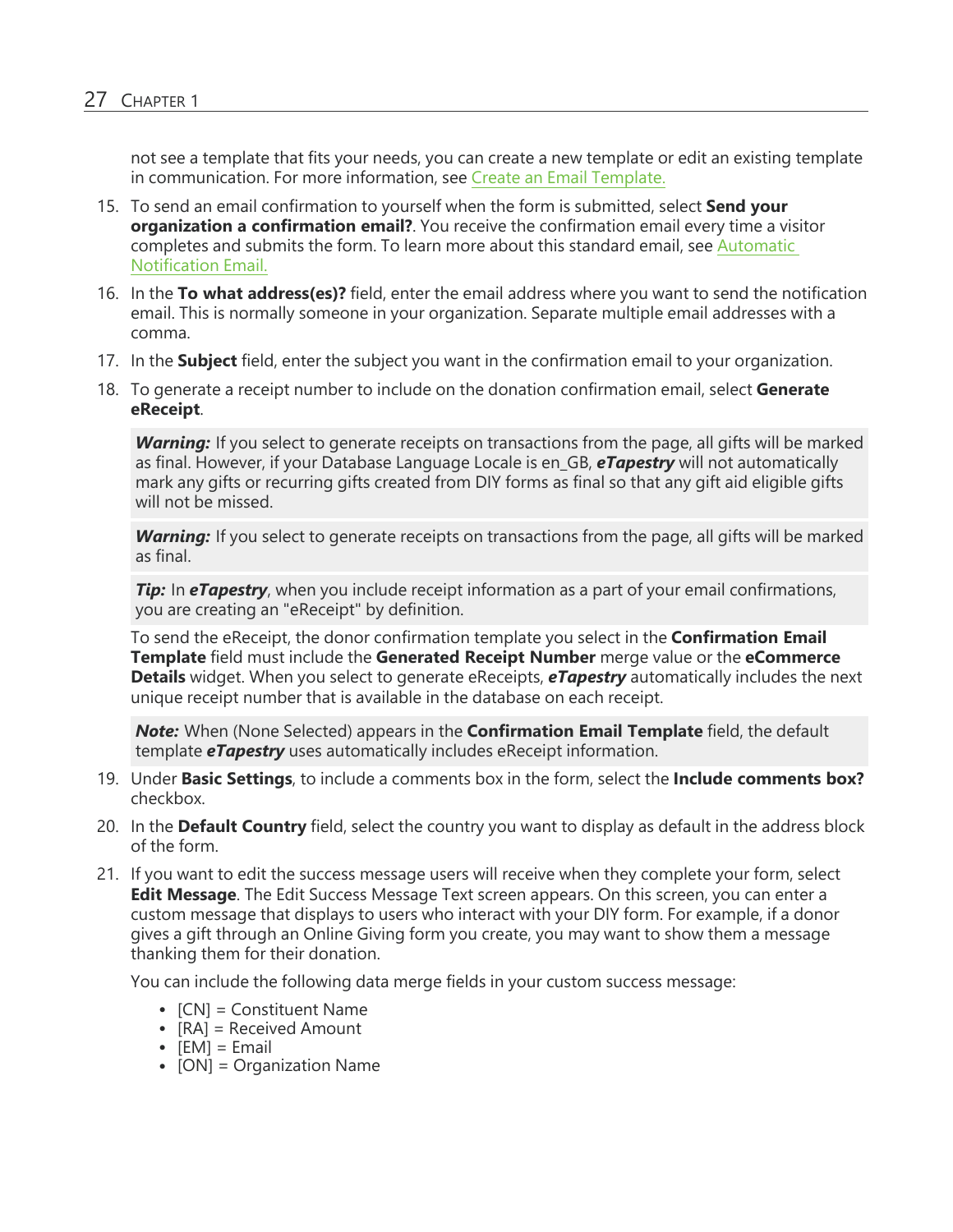In order to add these data merge fields into your success message, you will need to enter the data merge field names into the message editor exactly as they are listed above or else your data will not merge correctly.

Once you are satisfied with the content of your message, select **Update**.

**Note:** In order for the custom success message settings to take effect for existing DIY forms, you will need to republish your form. To republish your form, from the Onine Forms Editor page, select **Go Live**. We recommend you test the your changes to ensure the message appears as you have intended.

- 22. Click **Next**.
- 23. Under **Page Type Settings**, in the Transaction Processor drop down, select the processor you want to use for payments received through this form. To allow electronic fund transfers through the form, select the **Include ACH/Direct Debit** checkbox.

For information about how to add a transaction processor in **eTapestry**, refer to [Set](https://www.blackbaud.com/files/support/helpfiles/etapestry/etapestry/content/etaptransactionprocessor.html) Up [Transaction](https://www.blackbaud.com/files/support/helpfiles/etapestry/etapestry/content/etaptransactionprocessor.html) Processor.

- 24. Click **Select Fund(s)**. The Select Fund(s) screen appears.
- 25. Click the name of a fund to select it. You must select at least one fund where donations will be tracked. To select additional funds, click the names of the funds. If you select only one fund, all payments default to that fund and the field does not display on the form. If you select more than one fund, a fund field appears on the form and users select which fund to use.
- 26. Click **Update** to save your fund selections.
- 27. You can select a campaign for payments made through this form. Only one campaign can be associated with the form. If you select a campaign, payments made through this form default to the campaign, and no campaign field appears on the form. A campaigns is required only if they are configured as required in the database. To select a campaign, click **Select a Campaign**.

You can select an approach for payments made through this form. Only one approach can be associated with the form. If you select an approach, payments made through this form default to that approach, but no approach field appears on the form. An approach is required only if they are configured as required in the database. To select an approach, click **Select an Approach**.

If you use the optional Advanced Security Module, you can add page and record security. For more information, see [Advanced](#page-31-0) Security on page 32.

If you want to track a value for a field automatically when a constituent submits this form, you can add a hidden field to the form, which does not appear on the published form. For more information about hidden fields, see [Hidden](#page-32-0) Fields on page 33.

28. Click **Submit** to create the page and begin editing it.

#### **Enter membership information on a membership form**

- 1. On a membership form, click the white space under the Membership Information heading. The Manage Membership Fields screen appears.
- 2. The **Membership Level** field is required, and the **Membership Type** field is optional. Price is required and associated with the **Membership Level** field.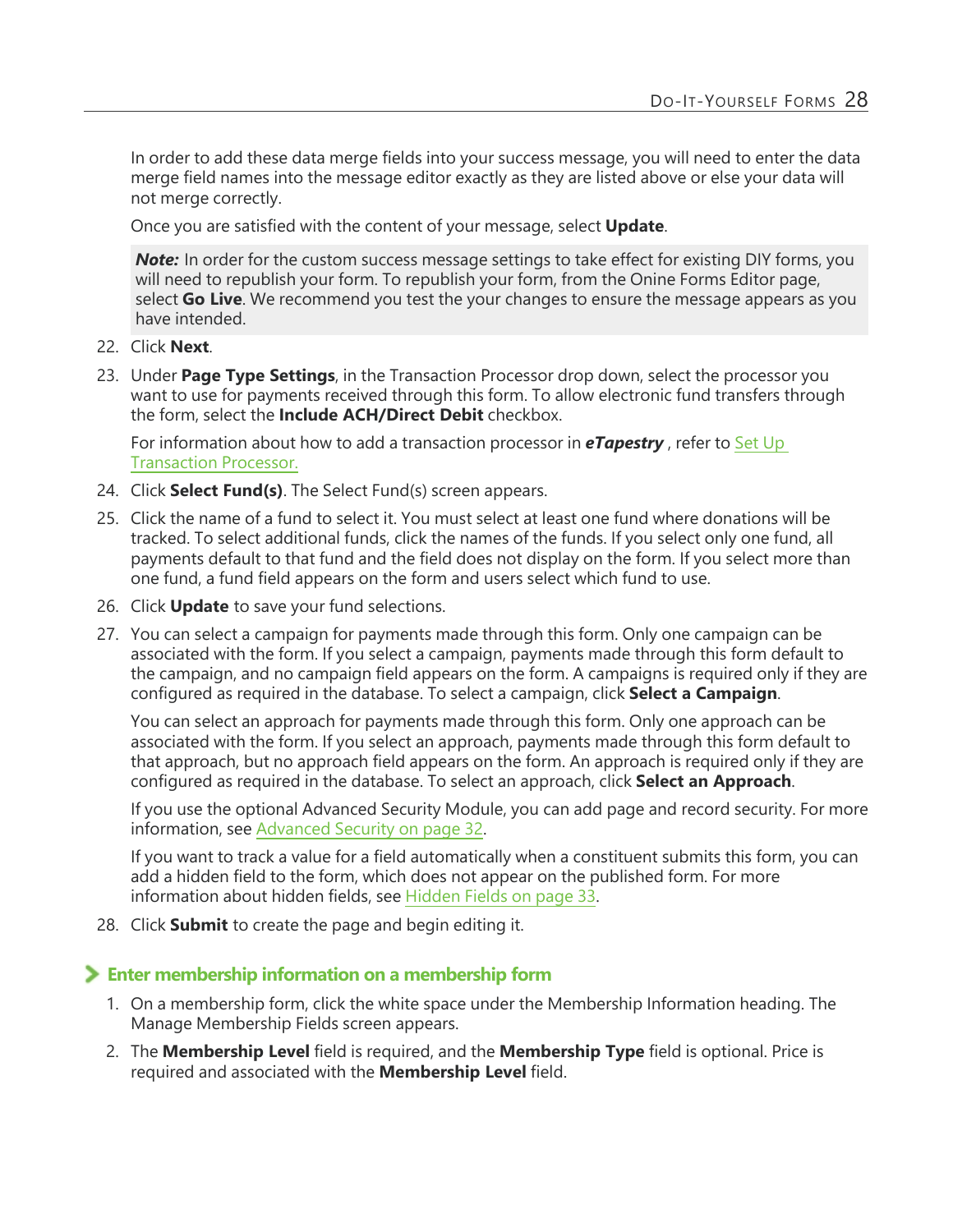- <sup>l</sup> Under Membership Level or Membership Type, click **Select a field...**. The Select Membership Field screen appears. Select the category where you have a user-defined field to track membership level or type and click on the field name to select it.
- To edit the label of the field as it will appear on the form, enter your preferred label in the **Label** field.
- Select whether you want the field to appear as radio buttons or as a dropdown menu, and enter the labels for the values as you want them to appear on the form. Enter a price for each level.

To hide any of the values, clear the **Show** checkbox.

- Click Ok. You return to the Manage Membership Fields screen.
- 3. Once you are finished entering a membership level and/or a membership type, click **Update**.

#### **Create a contact page**

- 1. From **Management**, click **DIY Online Forms**. The DIY Forms page appears.
- 2. Click **Create a New Page**.
- 3. Click **Contact Page**. The *eTapestry* Styles window appears.
- 4. Select the style you want to use as a template for your page. You can edit the content and design of your form later.
- 5. Click **Next**. The configuration page appears.
- 6. Under **General Settings**, in the **Name** field, enter a name for your page. This is an internal name for your reference and does not appear on the page.
- 7. Enter a description for your reference. This is optional and does not appear anywhere on the published page.
- 8. In the **Title** field, enter a descriptive title for the page. The title appears at the top of the browser when visitors view the page.
- 9. In the **URL** field, enter the URL extension you want to use for this page. The extension appears at the end of the web address for the page.
- 10. Click **Next**.
- 11. Under **Email Settings**, to send users a confirmation email upon completion of your form, select **Send the donor a confirmation email?**.
- 12. In the **From what address?** field, enter the email address from which you want confirmation emails to be sent. This is the email address your donors will see when they receive confirmation emails from you after they submit the form.
- 13. Enter the subject you want in the confirmation email to donors.
- 14. In the **Confirmation Email Template** field, select the template you want to use for confirmation emails. If you do not choose to send confirmation emails, leave this field blank. The options that display represent the templates available in the communication area of your database. If you do not see a template that fits your needs, you can create a new template or edit an existing template in communication. For more information, see Create an Email [Template](https://www.blackbaud.com/files/support/helpfiles/etapestry/etapestry/content/etapcreatingemailtemplate.html).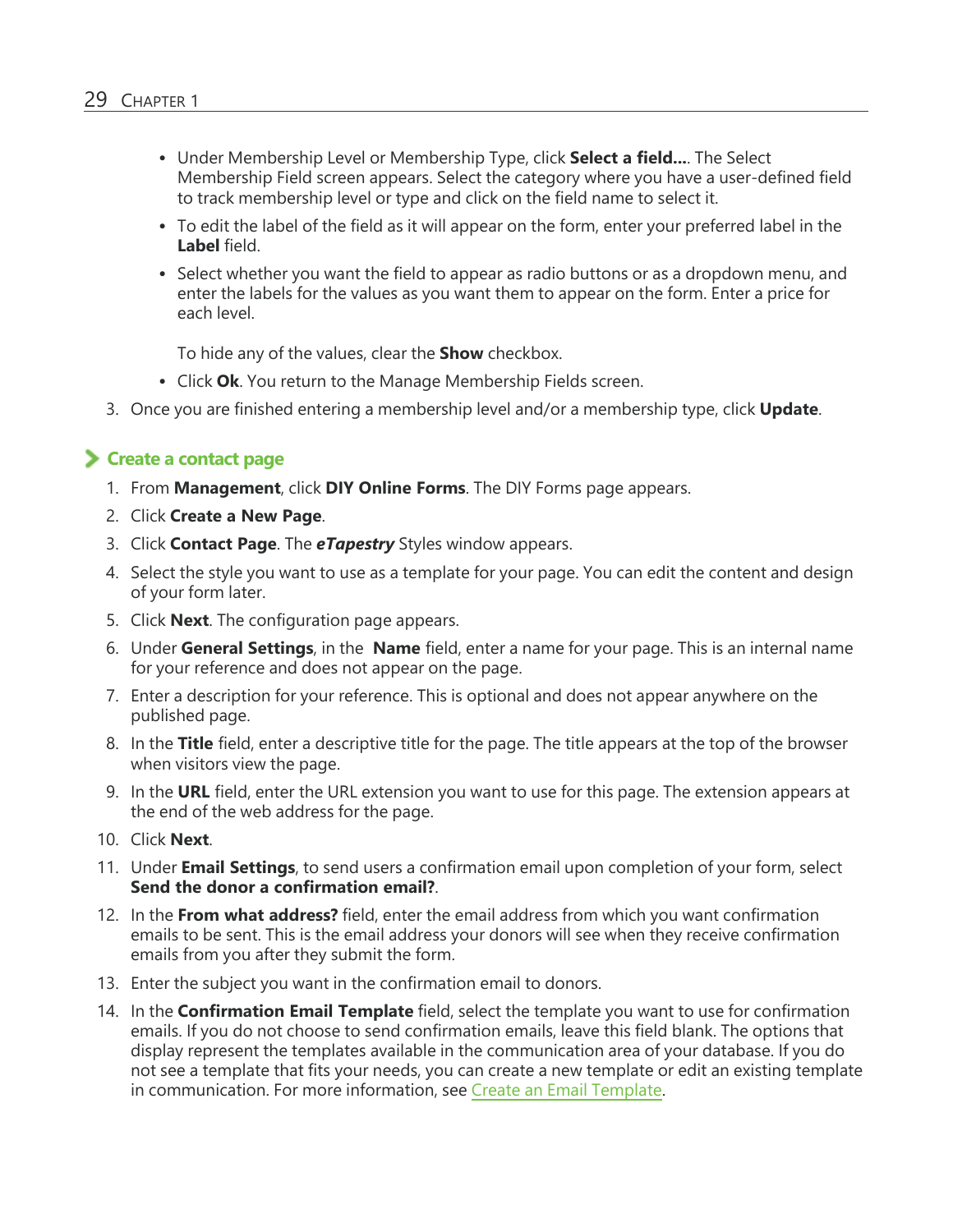- 15. To send an email confirmation to yourself when the form is submitted, select **Send your organization a confirmation email?**. You receive the confirmation email every time a visitor completes and submits the form. To learn more about this standard email, see [Automatic](https://www.blackbaud.com/files/support/helpfiles/etapestry/etapestry/content/etaporganizationnotificationonlineforms.html) [Notification](https://www.blackbaud.com/files/support/helpfiles/etapestry/etapestry/content/etaporganizationnotificationonlineforms.html) Email[.](../../../../../../Content/ETAPOrganizationNotificationOnlineForms.htm)
- 16. In the **To what address(es)?** field, enter the email address where you want to send the notification email. This is normally someone in your organization. Separate multiple email addresses with a comma.
- 17. In the **Subject** field, enter the subject you want in the confirmation email to your organization.
- 18. Under **Basic Settings**, to include a comments box in the form, select the **Include comments box?** checkbox.
- 19. In the **Default Country** field, select the country you want to display as default in the address block of the form.
- 20. If you want to edit the success message users will receive when they complete your form, select **Edit Message**. The Edit Success Message Text screen appears. On this screen, you can enter a custom message that displays to users who interact with your DIY form. For example, if a donor gives a gift through an Online Giving form you create, you may want to show them a message thanking them for their donation.

You can include the following data merge fields in your custom success message:

- $[CN] =$  Constituent Name
- $[RA] =$  Received Amount
- $\bullet$  [EM] = Email
- $[ON] = Organization Name$

In order to add these data merge fields into your success message, you will need to enter the data merge field names into the message editor exactly as they are listed above or else your data will not merge correctly.

Once you are satisfied with the content of your message, select **Update**.

**Note:** In order for the custom success message settings to take effect for existing DIY forms, you will need to republish your form. To republish your form, from the Onine Forms Editor page, select **Go Live**. We recommend you test the your changes to ensure the message appears as you have intended.

- 21. Click **Next**.
- 22. If you use the optional Advanced Security Module, you can add page and record security. For more information, see [Advanced](#page-31-0) Security on page 32.
- 23. If you want to track a value for a field automatically when a constituent submits this form, you can add a hidden field to the form, which does not appear on the published form. For more information about hidden fields, see [Hidden](#page-32-0) Fields on page 33.
- 24. Click **Submit** to create the page and begin editing it.

#### **Create a volunteer page**

- 1. From **Management**, click **DIY Online Forms**. The DIY Forms page appears.
- 2. Click **Create a New Page**.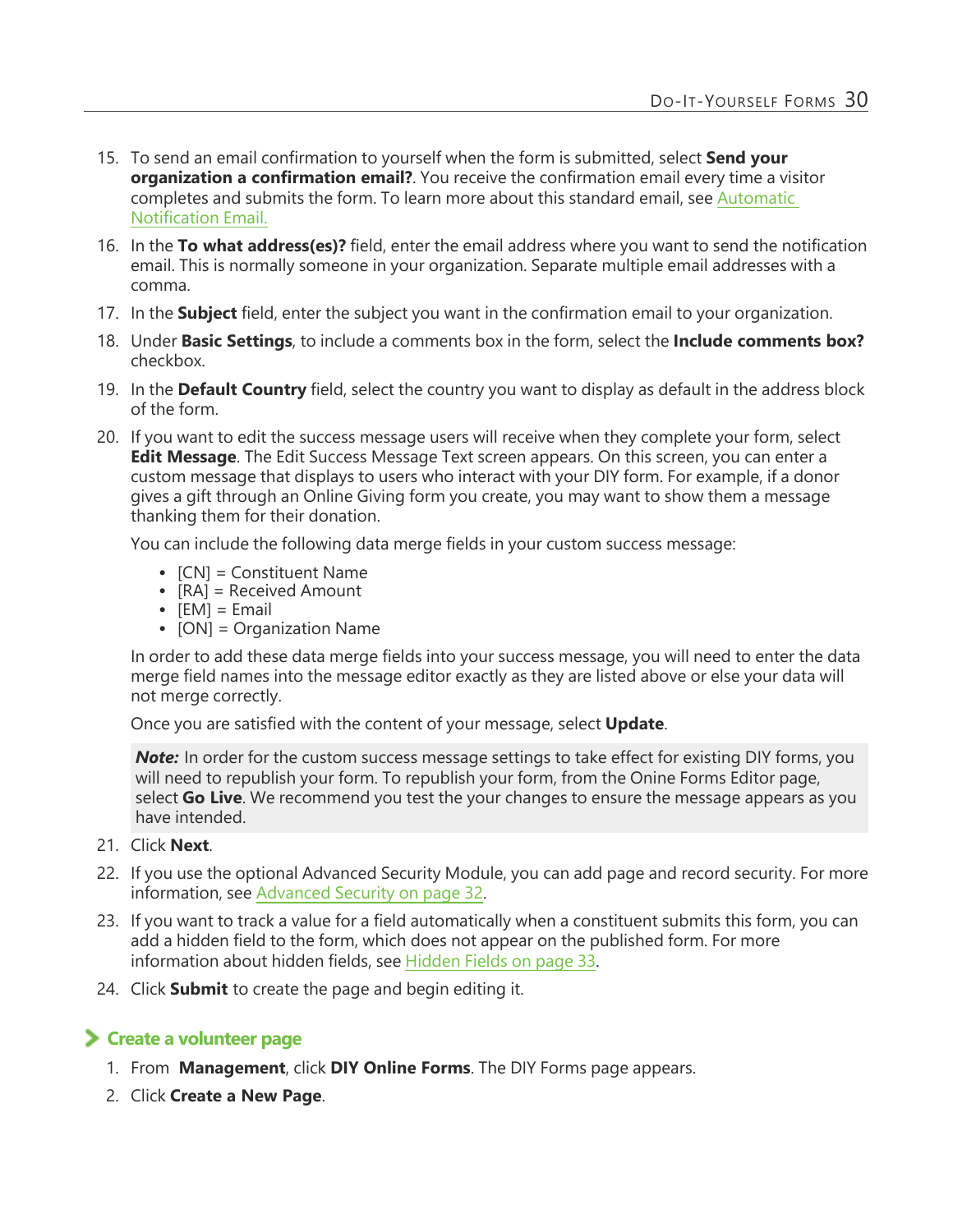- 3. Click **Volunteer Page**. The *eTapestry* Styles window appears.
- 4. Select the style you want to use as a template for your page. You can edit the content and design of your form later.
- 5. Click **Next**. The configuration page appears.
- 6. Under **General Settings**, in the **Name** field, enter a name for your page. This is an internal name for your reference and does not appear on the page.
- 7. Enter a description for your reference. This is optional and does not appear anywhere on the published page.
- 8. In the **Title** field, enter a descriptive title for the page. The title appears at the top of the browser when visitors view the page.
- 9. In the **URL** field, enter the URL extension you want to use for this page. The extension appears at the end of the web address for the page.
- 10. Click **Next**.
- 11. Under Email Settings, to send an email confirmation to the volunteer when the form is submitted, select **Send the donor a confirmation email?**.
- 12. In the **From what address?** field, enter the email address from which you want confirmation emails to be sent. This is the email address your volunteers will see when they receive confirmation emails from you after they submit the form.
- 13. In the **Subject** field, enter the subject you want in the confirmation email to volunteers.
- 14. In the **Confirmation Email Template** field, select the template you want to use for confirmation emails. If you do not choose to send confirmation emails, leave this field blank. The options that display represent the templates available in the communication area of your database. If you do not see a template that fits your needs, you can create a new template or edit an existing template in communication. For more information, see Create an Email [Template](https://www.blackbaud.com/files/support/helpfiles/etapestry/etapestry/content/etapcreatingemailtemplate.html).
- 15. To send an email confirmation to yourself when the form is submitted, select **Send your organization a confirmation email?**. You receive the confirmation email every time a visitor completes and submits the form. To learn more about this standard email, see [Automatic](https://www.blackbaud.com/files/support/helpfiles/etapestry/etapestry/content/etaporganizationnotificationonlineforms.html) [Notification](https://www.blackbaud.com/files/support/helpfiles/etapestry/etapestry/content/etaporganizationnotificationonlineforms.html) Email[.](../../../../../../Content/ETAPOrganizationNotificationOnlineForms.htm)
- 16. In the **To what address(es)?** field, enter the email address where you want to send the notification email. This is normally someone in your organization. Separate multiple email addresses with a comma.
- 17. In the **Subject** field, enter the subject you want in the confirmation email to your organization.
- 18. Click **Next**.
- 19. Under **Basic Settings**, to include a comments box in the form, select the **Include comments box?** checkbox.
- 20. In the **Default Country** field, select the country you want to display as default in the address block of the form.
- 21. If you want to edit the success message users will receive when they complete your form, select **Edit Message**. The Edit Success Message Text screen appears. On this screen, you can enter a custom message that displays to users who interact with your DIY form. For example, if a donor gives a gift through an Online Giving form you create, you may want to show them a message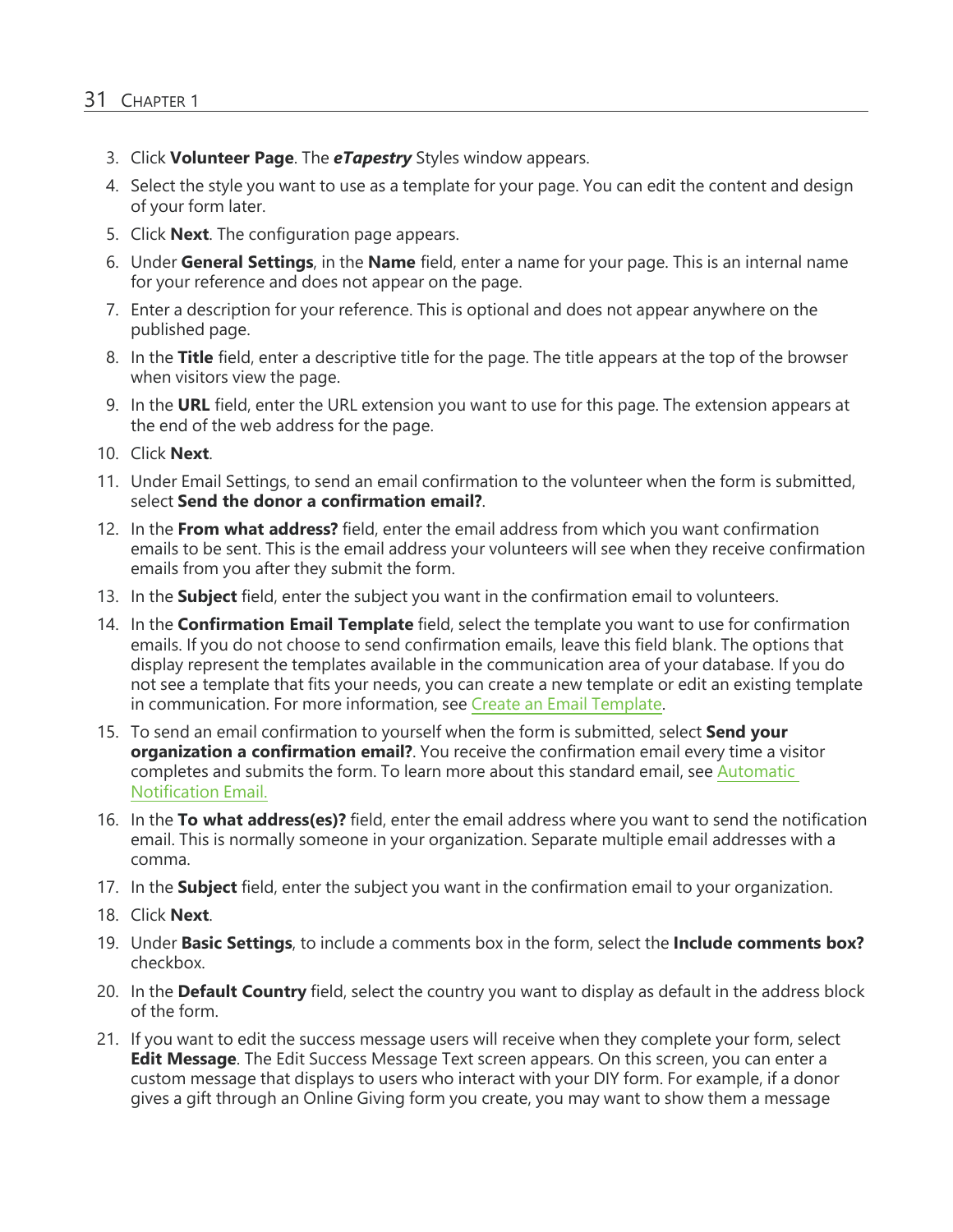thanking them for their donation.

You can include the following data merge fields in your custom success message:

- $[CN] =$  Constituent Name
- $[RA] =$  Received Amount
- $[EM] = Email$
- $[ON] = Organization Name$

In order to add these data merge fields into your success message, you will need to enter the data merge field names into the message editor exactly as they are listed above or else your data will not merge correctly.

Once you are satisfied with the content of your message, select **Update**.

**Note:** In order for the custom success message settings to take effect for existing DIY forms, you will need to republish your form. To republish your form, from the Onine Forms Editor page, select **Go Live**. We recommend you test the your changes to ensure the message appears as you have intended.

- 22. Click **Next**.
- 23. When a visitor submits this form, a journal contact is created with the details of the submission. In the **Journal Contact Subject** field, enter the subject you want to use for the journal contact.
- 24. If you use the optional Advanced Security Module, you can add page and record security. For more information, see [Advanced](#page-31-0) Security on page 32.
- 25. If you want to track a value for a field automatically when a constituent submits this form, you can add a hidden field to the form, which does not appear on the published form. For more information about hidden fields, see [Hidden](#page-32-0) Fields on page 33.
- <span id="page-31-0"></span>26. Click **Submit** to create the page and begin editing it.

### Advanced Security

If your organization uses the Advanced Security module, you can take advantage of advanced security for DIY forms. To secure forms individually, you can add a hidden value to each form, and that form will be identified with that security code.

To limit which users can edit your DIY form, click **Select Page Security Fields** and select the appropriate security fields to apply to your form.

To limit which users can view or edit records and transactions generated from your DIY form, click **Record Security Fields** and select the appropriate security fields to apply to your form.

Forms with this advanced security hidden values behave in the following way:

- Transaction and contact data received through the form is marked with the security code that you applied to the specific form.
- When a new constituent who is not on the database fills out the form, that constituent account is marked with the security code of the form. Only users with permission to that security code can see the account.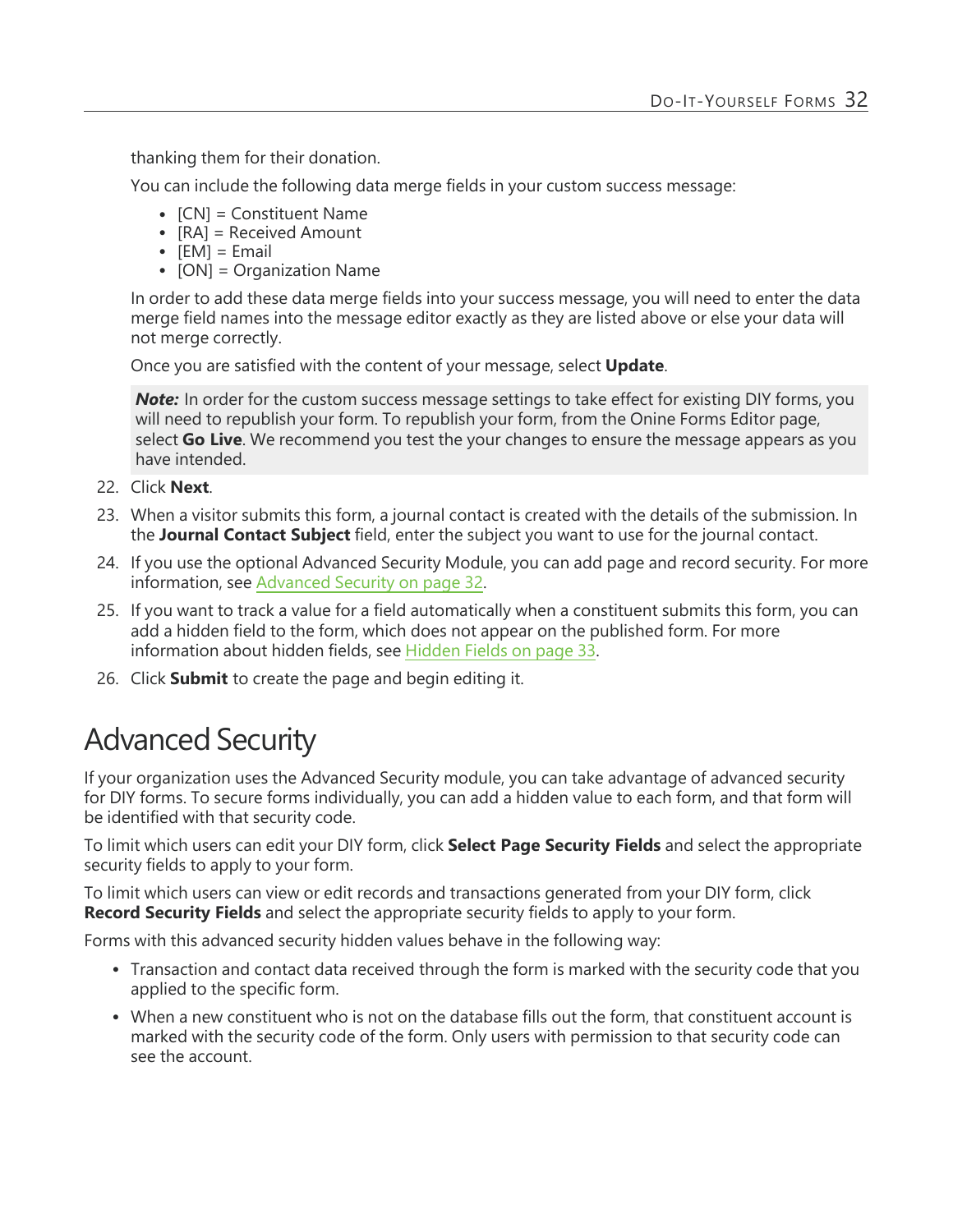• When an existing constituent who is already in the database fills out the form, if their account does not have a security code, one will not be added. This ensures that all the users who had access to that account before continue to have access to it.

### <span id="page-32-0"></span>Hidden Fields

When you create a DIY form, you can choose to include hidden fields, which the constituent does not see, to track values in *eTapestry* every time that form is submitted. Hidden fields can help you track a variety of information about your constituents that can be useful as you analyze your data.

**Note:** To add hidden fields to DIY forms, the display type on the user defined field must be single select or multi-select. Text and note fields are not available as hidden fields.

Common uses for hidden fields include:

• Use a hidden field to track different versions of the same form for analytical and comparison purposes. For example, you might use a donation form with a picture representing your mission, and another one with no picture. Or you might want to ask for additional information about the donor in one version, and create another shorter and simpler version of the same form, and then compare them to see which one performs better. In these cases, you can add a hidden field indicating the form's version each time a donor submits it so you can later report on it. In this last example, you could hide a user-defined field called "Form type" and select the value "Long form" for the longer version and a value of "Short form" for the simpler version.

*Note:* You can only include user-defined fields that are already configured in your database. If you want to include a user-defined field that is not yet created, you can save your online form and edit it once you have the user-defined field available. For information about creating userdefined fields, see User [Defined](https://www.blackbaud.com/files/support/helpfiles/etapestry/etapestry/content/etapuserdefinedfields.html) Fields[.](../../../../../../Content/ETAPUserDefinedFields.htm)

• Hidden fields can also help you track additional information about your constituents when they submit the form. For example, if you are using a form to register individuals as volunteers, you can use a hidden field to mark this person as a volunteer in the database. If you have a user-defined field that identifies your constituents as volunteers, when they fill out a form intended for volunteers you can automatically track the appropriate value in this field without requiring the constituent to select it in the form. In this example, you would add your user-defined field as a hidden field and select a positive value for it.

# <span id="page-32-1"></span>Edit Do It Yourself Online Forms

After you create a DIY form, you can edit it as often as necessary. Edits are not live until you re-publish your page.

*Note:* Because they are for internal use only, edits to the page name or description appear immediately, even if the page is not saved and re-published. Changes to these two fields cannot be reverted with the **Revert Edits** button.

You can edit different areas of the form.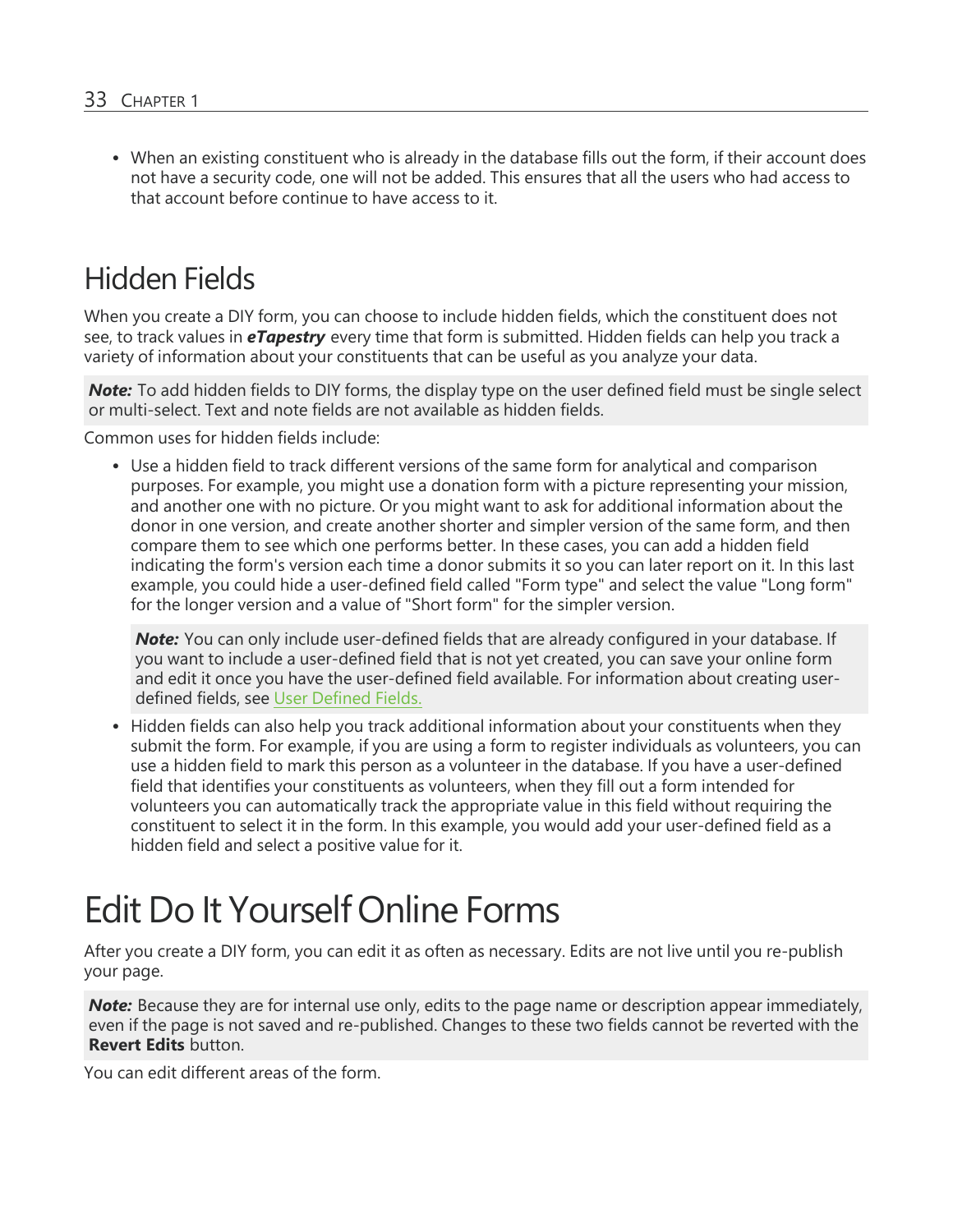- <sup>l</sup> **General configuration settings:** This allows you to change the configuration settings like the title of the page and the fund for payments. For more information, refer to Edit Do It [Yourself](#page-33-0) Online Form [Configuration](#page-33-0) Settings on page 34.
- **Design edits:** You can edit colors, pictures, and fonts on your forms. You can also change label names for sections and fields on the form and add parts and fields. For more information, refer to Edit Do It [Yourself](#page-33-1) Online Form Design on page 34.
- **Save and publish:** The online form editor allows you to preview, save, and publish your form. For more information, refer to Save and Publish Do It [Yourself](#page-34-0) Online Forms on page 35.

### <span id="page-33-0"></span>Edit Do It Yourself Online Form Configuration Settings

You can edit settings on your DIY forms, such as page title and fund, as often as necessary. From the DIY Forms page, locate the page you want to edit and click **Edit**. To edit the configuration settings, click **Settings**. The items on this screen are the same as in the screen for when you create a page. For more information, refer to [Create](https://www.blackbaud.com/files/support/helpfiles/etapestry/etapestry/content/tketapcreatewebform.html) an online form.

<span id="page-33-1"></span>**Note:** To avoid breaking links to your web page, we recommend that you do not edit the URL.

### Edit Do It Yourself Online Form Design

You can edit the design of your DIY forms, such as colors, labels, and fields, as often as necessary. The basic structure of the page, such as where form parts appear, is fixed and cannot be edited. From the DIY Forms page, locate the page you want to edit and click **Edit**.

You can edit different areas of the form.

- <sup>l</sup> To edit the colors on the form or to swap the style template, click **Edit Style**.
- <sup>l</sup> To add content to the form, click **Add Item**. This enables you to add new sections, images, text, and fields. You can also add content directly from one of the form sections. Hover over the section where you want to add content and click the green plus sign icon. This allows you to add images, text, and fields.
- To edit a label on the form, hover over the content you want to edit and click the pencil icon.

*Note:* In transaction-based forms (online giving, event registration, and membership signup pages), the content on the Payment Information and Security Code blocks cannot be edited. The Payment Information block is required for forms that receive payments, and the Security Code block is required when captcha is enabled. The fields must be in the pre-defined order for transaction processing purposes.

- To move content within the form, hover over the item you want to move and click the multidirection arrow icon. Drag and drop the content to the desired location.
- To delete content, hover over the item you want to delete and click **X**.

*Note:* At any point in the editing process, you can start over by clicking **Revert Edits**. You can select to revert to the latest saved version (published) or the last saved draft (unpublished). If you want to revert the template colors, you can re-apply the style. To do this, click **Swap Style** under Edit Style.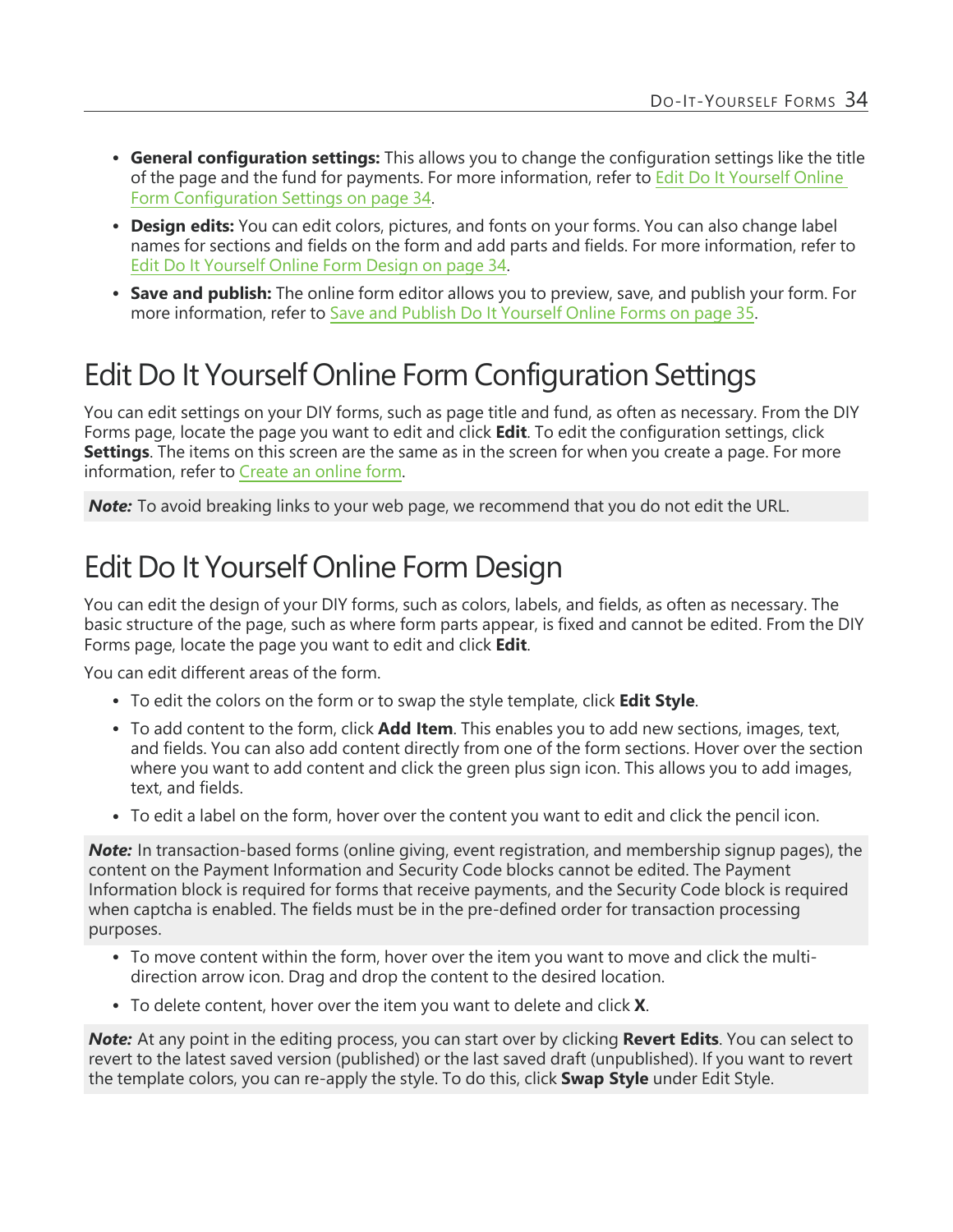• To save your changes, click **Save**. For details about publishing the form, refer to Save and [Publish](#page-34-0) Do It [Yourself](#page-34-0) Online Forms on page 35

# <span id="page-34-0"></span>Save and Publish Do It Yourself Online Forms

After you have made your edits to a DIY form, you can save, preview, and publish the changes. If you are replacing an existing form with a new one, you can disable the existing form and immediately publish the new one in its place. This reduces down-time for the DIY form. For information about how to disable online forms, refer to Disable and Enable [DIY Forms.](https://www.blackbaud.com/files/support/helpfiles/etapestry/etapestry/content/etapdisablewebform.html)

From **DIY Forms**, locate the page you want to publish and click **Edit**.

- To review your changes and see how your page will look once published, click **Preview**.
- To revert your edits if you no longer want to keep them, click **Revert Edits**.To revert to the last published version, click **Published Version**. To revert to the last saved draft, click **Last Saved Draft**.
- <sup>l</sup> To save your changes, click **Save**. You must save your changes before you can publish your page.
- <sup>l</sup> To publish, click **Go Live**.

*Note:* If you have reached your page limit, you can disable or delete pages you no longer use to increase your available limit. For more information, refer to Disable and Enable [DIY Forms](https://www.blackbaud.com/files/support/helpfiles/etapestry/etapestry/content/etapdisablewebform.html).

You can also embed forms into your existing website. This preserves the look and feel of your website on the form page. To access the code you need to insert a form into your existing website, from the DIY forms locate the form you want and click **View code to insert this form into your existing website**. Copy the code into the html for your webpage to embed the form.

*Tip:* Templates for DIY forms are responsive. When website visitors view your pages that use responsive templates, the page adjusts to respect the size of the visitor's device. This makes it easier for visitors to use the form from tablets and smart phones. However, existing DIY pages created before the 7.12 release (on September 14, 2014) are not automatically responsive. To make an older DIY page responsive, republish the page. If the DIY form is embedded in another website, republish the page, copy the updated embed code, and use the code to update your website. For best results, your website should also be responsive. Templates with custom skins are not responsive. We recommend you use embeddable templates instead.

*Tip***:** If a website visitor notifies you of a submission error for a DIY form that includes a user-defined date field, confirm whether or not the date separator, for example, "-" or "/", matches the standard date format for your *eTapestry* database's locale. To successfully validate a submission , these separators must match.

# <span id="page-34-1"></span>Embed Do It Yourself Online Forms

You can embed DIY forms into your existing website.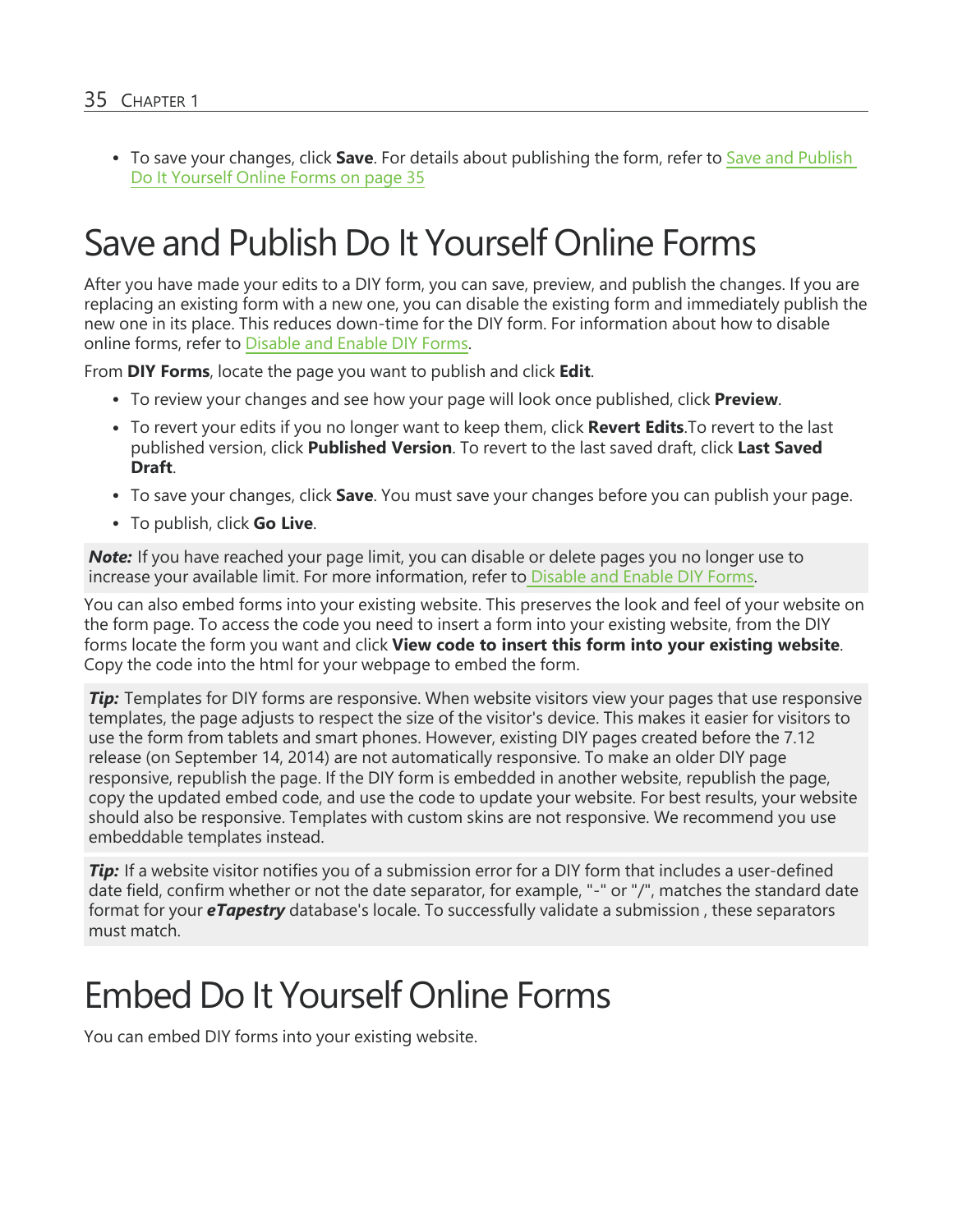1. Create a DIY form in *eTapestry* and publish it. For details, refer to [Create](https://www.blackbaud.com/files/support/helpfiles/etapestry/etapestry/content/tketapcreatewebform.html) an online form.

*Tip:* We recommend you use a DIY template that is labeled "Embeddable" because these have minimal styling. The embeddable templates enable your host site's background color to appear. If your webpage's background color clashes with the embedded form's content, consider editing the embeddable DIY page to add a background color.

- 2. Access your list of online forms, locate the form you want to embed, click **View code to insert this form into your existing website**, and copy the complete embed code.
- 3. From your website's content management system, paste the embed code where the embedded DIY form should appear and then republish your web page.

The content of the embedded DIY form appears in an iframe on your web page. The DIY form is responsive; it will adjust to fit the size of the iframe and the viewer's screen size. For best results, ensure your host website is also responsive. If the content of the embedded page doesn't respond in the way you want, adjust the styling of the iframe, which has the id attribute of "etapIframe," to ensure it follows the responsive rules of the host website.

<span id="page-35-0"></span>Whenever you update the DIY form, you may need to copy the updated embed code and use it to update the embed code on your host website.

### Manage Do It Yourself Online Forms

Once you create your forms, you can copy, disable and delete forms as needed.

#### **Disable and Enable DIY Forms**

If you no longer need a DIY form, you can disable it. Since disabled pages do not count towards the limit, you can disable pages if you have reached your limit. Once disabled, the URL for the form becomes inactive, but the form is still available for editing and re-enabling at any time. We recommend that you disable DIY forms instead of deleting them to keep a history of pages.

*Note:* You cannot disable DIY forms that are not yet published.

To disable a DIY form, from **Management**, click **DIY Online Forms**. From the list of existing forms, locate the form you want to disable and click **Disable**. On the DIY forms page, disabled forms are marked as "disabled."

To enable a form that has been disabled, from the list of existing forms locate the one you want to enable and click **Enable**. This enables the form to its last published version, and the status changes to "Live."

#### **Promote DIY Forms**

When you publish a DIY form, you can now select to promote it on *Facebook* and *Twitter*. From your list of online forms, locate the form you want to promote and select a social media option under **Sharing**.